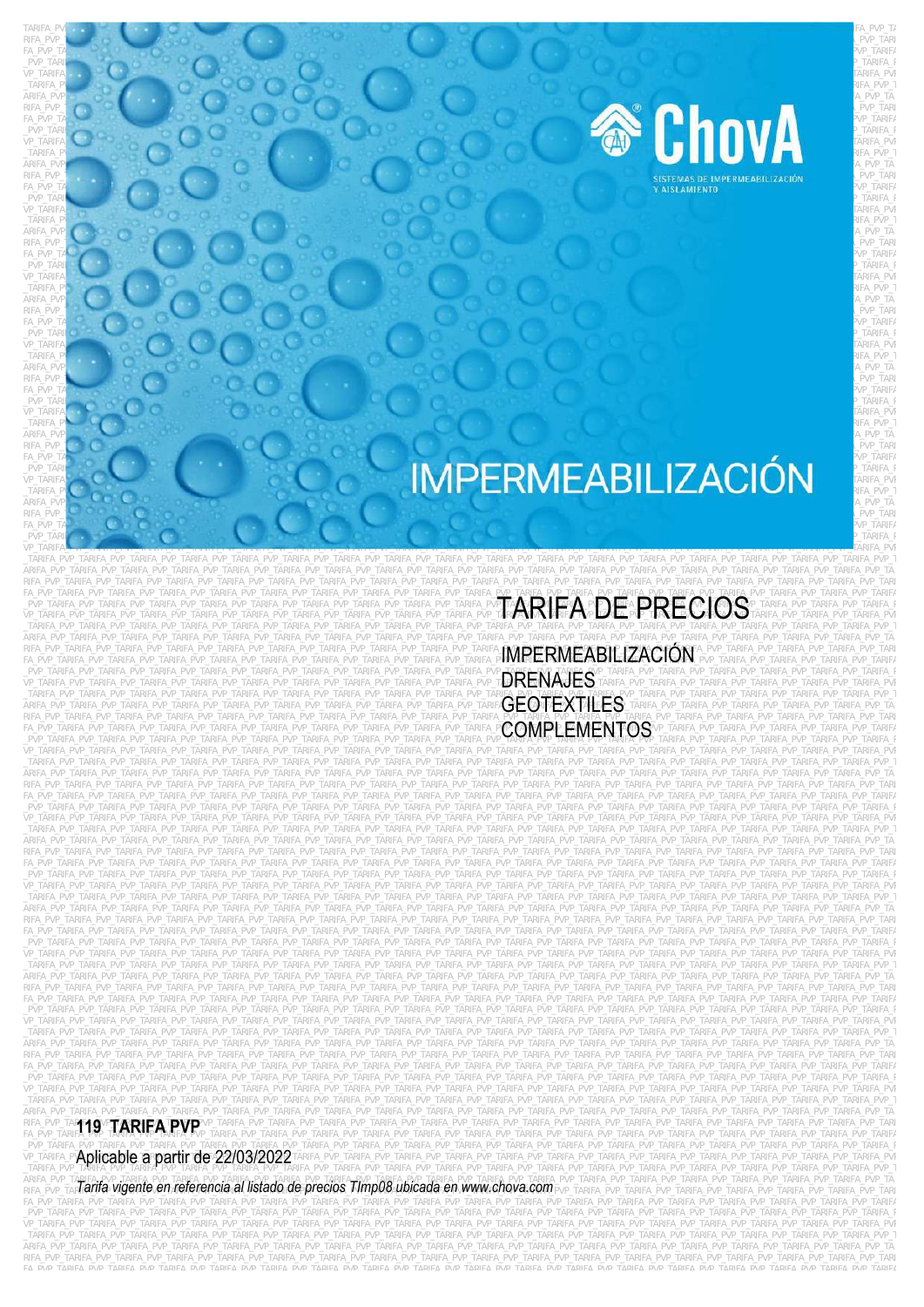



| <b>CÓDIGO</b>    | <b>PRODUCTO</b>                                                                                          |                    | <b>PRESENTACIÓN</b>          |                                        | <b>PRECIO NETO</b>                      | \RIFA PVI                                 |
|------------------|----------------------------------------------------------------------------------------------------------|--------------------|------------------------------|----------------------------------------|-----------------------------------------|-------------------------------------------|
|                  | TARIEA PVP TARIEA PVP TARIEA PVP TARIEA PVP<br>Compuesto de Aislamiento e Impermeabilización. ChovATERM® |                    |                              |                                        |                                         | PVP TARI<br>TARIF/                        |
| 34998            | CHOVATERM XPS 50 COMBI 50/G NATURE                                                                       | (P)                | 4 rollos/PALET               |                                        | 37,88 €/m <sup>2</sup>                  |                                           |
|                  | Fieltro de poliéster                                                                                     | IFA PVP TARIFA PVP |                              |                                        | PVP TARIFA PVP TARII                    |                                           |
| 35015            | CHOVATERM XPS 40 POL PY 30                                                                               | A                  | 4 rollos/PALET               | 24 m <sup>2</sup> /PALET               | 25,45 €/m <sup>2</sup>                  |                                           |
| 34996            | CHOVATERM XPS 50 POL PY 30                                                                               | B                  | 4 rollos/PALET               | 20 m <sup>2</sup> /PALET               | 32,10 €/m <sup>2</sup>                  | PVP TA                                    |
| 34981            | CHOVATERM XPS-60 POL PY 30                                                                               | (P)                | 4 rollos/PALET               | 16 m <sup>2</sup> /PALET               | 35,72 €/m <sup>2</sup>                  | PVP TARI                                  |
|                  | Fieltro de poliéster reforzado                                                                           |                    |                              |                                        |                                         |                                           |
| 35002            | CHOVATERM XPS 40 COMBI 50/G GRIS OSCURO                                                                  | B                  | 4 rollos/PALET               | 24 m <sup>2</sup> /PALET               | 32,95 €/m <sup>2</sup>                  | PVP TA                                    |
| 35001            | CHOVATERM XPS 50 COMBI 50/G GRIS OSCURO                                                                  | B                  | 4 rollos/PALET               | 20 m <sup>2</sup> /PALET               | 34,59 €/m <sup>2</sup>                  | PVP TARI<br>/P TARIF/                     |
| 34998            | CHOVATERM XPS 50 COMBI 50/G NATURE                                                                       | (P)                | 4 rollos/PALET               | 20 m <sup>2</sup> /PALET               | 37,88 €/m <sup>2</sup>                  | ARIFA PVI                                 |
|                  | <b>Complementos ChovATERN</b>                                                                            |                    |                              |                                        |                                         |                                           |
|                  | <b>Complementos</b>                                                                                      |                    |                              |                                        |                                         |                                           |
| 85601P           | ARANDELA REPARTICION 40x40 294646                                                                        | в                  |                              | 1:000 u/SACO <sup>p</sup>              | $0,10$ €/u                              |                                           |
| 85604            | TORNILLO EVBDF (DOBLE ROSCA) 308893                                                                      | (P)                |                              | 500 u/CAJA                             | 0,14 €/u                                | PVP TARI                                  |
| 85605            | ARANDELA REPARTICION 40x40 294680                                                                        | (P)                |                              | 1.000 u/SACO                           | 0,10 €/u                                |                                           |
| 85611            | TAPCO TF DIAM 6/50-80 359952                                                                             | B                  |                              | 100 u/CAJA                             | 0,23 €/u                                | PVP TA                                    |
| 85614            | ARANDELA REPARTICION 40x40 294780                                                                        | (P)                |                              | 1.000 u/SACO                           | 0,07 €/u                                | PVP_TARI<br>/P TARIF/                     |
| 85620            | TAPCO TF DIAM 6/30-60 359951                                                                             | (P)                |                              | <b>400 u/CAJA_PV</b>                   | 0,22 €/u                                | arifa pvi<br>FA PVP                       |
| 85626            | TAPCO TF DIAM.8/60-100 359964                                                                            | (P)                |                              | 100 u/CAJA                             | 0,40 €/u                                | . PVP TA<br>TAR                           |
|                  |                                                                                                          |                    |                              |                                        |                                         | /P TARIF/                                 |
|                  | Fibra de Vidrio                                                                                          |                    |                              |                                        |                                         |                                           |
| <b>31060 RIF</b> | PONTABERAVELP30 (LBMP30-FV)_P<br>P TARIFA PVP TARIFA PVP TARIFA PVP TARIFA PVP                           |                    |                              |                                        | 6.69 €/m <sup>2</sup>                   | /P_TARIF/                                 |
| 31090            | POLITABER VEL 40 (LBM 40-FV)                                                                             | A                  | 28 rollos/PALET              | 280 m <sup>2</sup> /PALET              | 8,67 €/m <sup>2</sup>                   | TARIFA_F<br>ARIFA PVF                     |
| 31319            | POLITABER VEL 40/G GRIS OSCURO                                                                           | A                  | 25 rollos/PALET              | 250 m <sup>2</sup> /PALET              | 7,97 €/m <sup>2</sup>                   | ifa pvp 1<br>A PVP TA                     |
| 31400            | POLITABER VEL 40/G ROJO (LBM 40/G-FV)                                                                    | A                  | 25 rollos/PALET              | 250 m <sup>2</sup> /PALET              | 8,09 €/m <sup>2</sup>                   | PVP_TARI<br>VP TARIFA                     |
| 31360            | POLITABER VEL 40/G VERDE (LBM 40/G-FV)                                                                   | (P)                | 25/rollos/PALET              | 250 m2/PALETPVI                        | 8,38 €/m <sup>2</sup>                   | TARIFA F<br>ARIFA_PVF                     |
| 81361            | POLITABER VEL 40/G PIZARRA VERDE                                                                         | В                  | 25 rollos/PALET              | 250 m <sup>2</sup> /PALET              | 8,38 €/m <sup>2</sup>                   | IFA_PVP_<br>A_PVP_TA<br>PVP TARI          |
|                  | VP_Fibra de poliéster ARIFA_PVP_TARIFA_PVP_TARIFA_PVP_TARIFA_PVP                                         |                    | TARIFA_PVP_TARIFA_PVP_TARIFA |                                        | TARIFA PVP TARIFA PVP TARIFA PVP TARIFA | PVP TARIFA                                |
| 32150            | POLITABER POL PY 30 (LBM 30-FP)<br>'VP_TARIFA_PVP_TAF                                                    | A                  | 30 rollos/PALET              | 360 m <sup>2</sup> /PALET              | 7,61 €/m <sup>2</sup>                   | arifa pvi<br>IFA PVP 1                    |
| 32155            | POLITABER POL PY 40 (LBM 40-FP)                                                                          | A                  | 28 rollos/PALET              | 280 m <sup>2</sup> /PALET              | 9,51 €/m <sup>2</sup>                   | A_PVP_TA<br>PVP TARI                      |
| 37450            | IFA PVP TARIFA PVF<br>POLITABER COMBI 40 (LBM 40-FP)                                                     | A                  | 28 rollos/PALET              | 280 m <sup>2</sup> /PALET              | 9,75 €/m <sup>2</sup>                   | vp_tarif <i>i</i><br>TARIFA F             |
| 37444            | POLITABER COMBI 48 (LBM 48-FP)                                                                           | A                  | 28 rollos/PALET              | 224 m <sup>2</sup> /PALET              | 11,46 €/m <sup>2</sup>                  | ARIFA PVF<br>IFA_PVP_1<br><b>\_PVP_TA</b> |
| 37467            | POLITABER COMBI 40/G GRIS OSCURO                                                                         | A                  | 25 rollos/PALET              | 250 m <sup>2</sup> /PALETA             | 10,14 €/m <sup>2</sup>                  | PVP_TARI<br>vp_tarif <i>i</i>             |
| 37462            | POLITABER COMBI 40/G ROJO (LBM 40/G-FR) PVP TARIFA PVP                                                   | A                  | 25 rollos/PALETA             | <b>250 m2/PALETA</b>                   | 11,12 €/m <sup>2</sup>                  | TARIFA_F<br>ARIFA PVF                     |
| 37458            | <b>POLITABER COMBI 40/G PIZARRA VERDE</b> A PVP_TARIFA_PVP_TARIE.                                        | B                  | 25 rollos/PALET              | 250 m <sup>2</sup> /PALET <sup>P</sup> | 11,30 €/m <sup>2</sup>                  | <b>RIFA_PVP_T</b><br>LPVP_TA              |
| 37479            | POLITABER GARDEN COMBI 50/G PIZARRA VERDE                                                                | A                  | 25 rollos/PALET              | 200 m <sup>2</sup> /PALET              | 14,23 €/m <sup>2</sup>                  | PVP_TARI<br>VP_TARIFA                     |
| 37468            | POLITABER COMBI 50/G GRIS OSCURO<br>PVP TAF                                                              | A                  | 25 rollos/PALET              | 200 m <sup>2</sup> /PALET              | 11,91 €/m <sup>2</sup>                  | TARIFA F<br>ARIFA_PVF                     |
| 37464            | POLITABER COMBI 50/G ROJO (LBM 50/G-FP)                                                                  | A                  | 25 rollos/PALET              | 200 m <sup>2</sup> /PALET              | 12,48 €/m <sup>2</sup>                  | IFA_PVP_1<br>A_PVP_TA                     |
| 37459            | POLITABER COMBI 50/G PIZARRA VERDE                                                                       | B                  | 25 rollos/PALET              | 200 m <sup>2</sup> /PALET              | 11,23 €/m <sup>2</sup>                  | PVP_TARI<br>VP TARIF/<br>TARIFA_I         |
|                  |                                                                                                          |                    |                              |                                        |                                         |                                           |
| 37473            | POLITABER COMBI 50/G BLANCO (LBM 50/G-FP) TARIFA_PVP_TAR                                                 | (P)                | 25 rollos/PALET              | 200 m <sup>2</sup> /PALET              | 12,96 €/m <sup>2</sup>                  | ARIFA PVF<br>IFA PVP 1                    |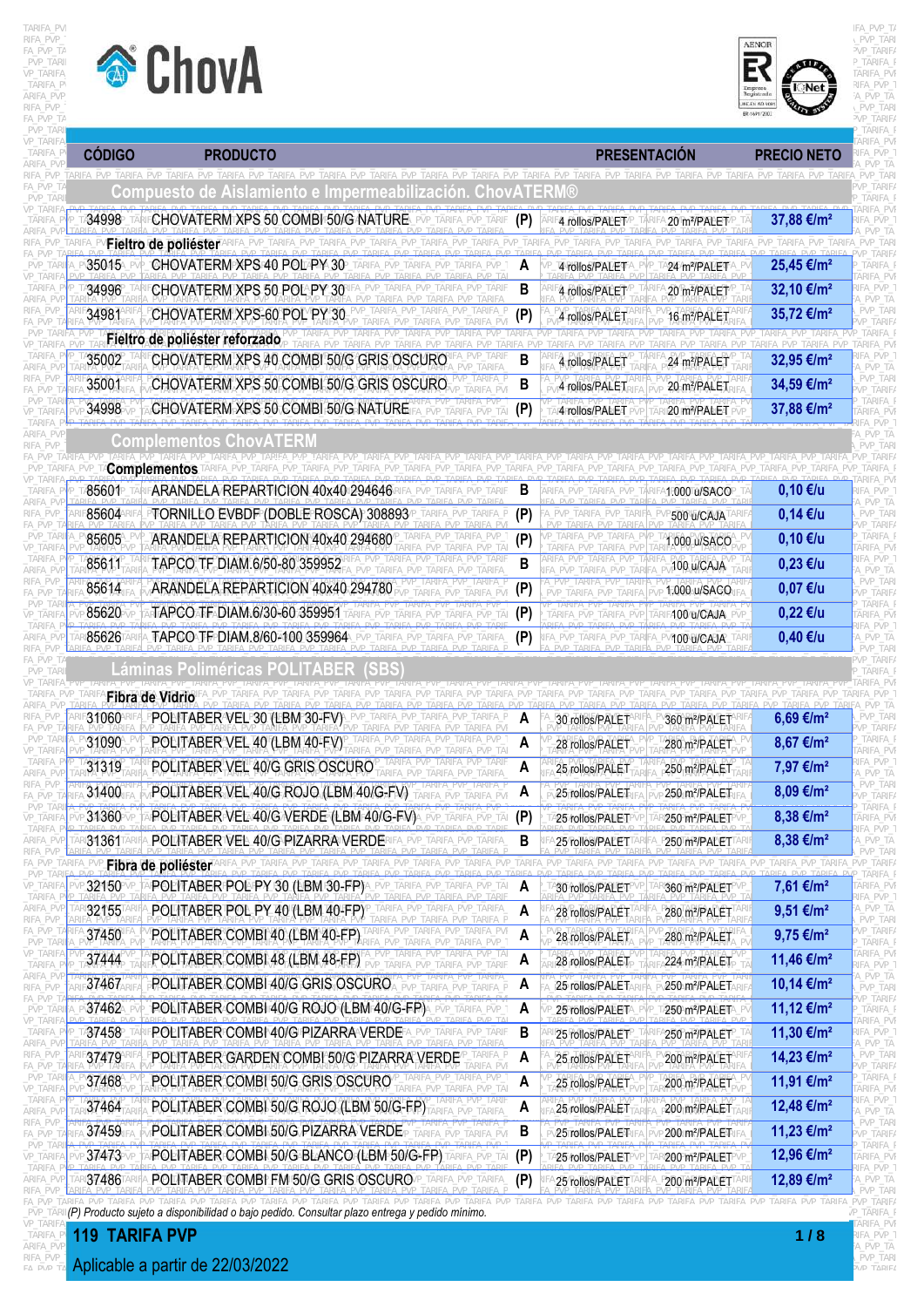



| <b>CÓDIGO</b>  | <b>PRODUCTO</b>                                                                                                                                                                                                                                                                                                                         |        | <b>PRESENTACIÓN</b>                |                                                        | <b>PRECIO NETO</b>                                            | . PVI                                            |
|----------------|-----------------------------------------------------------------------------------------------------------------------------------------------------------------------------------------------------------------------------------------------------------------------------------------------------------------------------------------|--------|------------------------------------|--------------------------------------------------------|---------------------------------------------------------------|--------------------------------------------------|
|                | <u> Láminas Poliméricas POLITABER</u><br>ISBS                                                                                                                                                                                                                                                                                           |        |                                    |                                                        |                                                               | PVP TARI<br>TAR E                                |
| 37487          | POLITABER CAMINOS TECNICOS                                                                                                                                                                                                                                                                                                              | (P)    | 25 rollos/PALET                    | 200 m <sup>2</sup> /PALET                              | 12,75 €/m <sup>2</sup>                                        |                                                  |
| 32219          | POLITABER 60/G PUENTES TP (LBM 56/G-FP)                                                                                                                                                                                                                                                                                                 | B      | 25 rollos/PALET                    | 200 m <sup>2</sup> /PALET                              | 13,89 €/m <sup>2</sup>                                        | PVP TA<br>PVP_TARI                               |
| 32220          | POLITABER 60/G PUENTES TF (LBM 60/G-FP)                                                                                                                                                                                                                                                                                                 | B      | 20 rollos/PALET                    | 160 m <sup>2</sup> /PALET                              | 16,06 €/m <sup>2</sup>                                        | P TARIF/<br>TARIFA I<br>ARIFA PVF                |
| 37449          | POLITABER GARDEN COMBI 40                                                                                                                                                                                                                                                                                                               | (P)    | 28 rollos/PALET                    | 280 m <sup>2</sup> /PALET                              | 10,45 €/m <sup>2</sup>                                        | IFA PVP 1<br>A PVP TA                            |
| 37480          | POLITABER GARDEN COMBI 50/G VERDE (LBM 50/G-FP)                                                                                                                                                                                                                                                                                         | (P)    | 25 rollos/PALET                    | 200 m <sup>2</sup> /PALET                              | 14,23 €/m <sup>2</sup>                                        | PVP TARI<br><b>VP TARIFA</b>                     |
| 37611          | POLITABER PARKING 40 (LBM 40-FP)                                                                                                                                                                                                                                                                                                        | (P)    | A20 rollos/PALET                   | 200m <sup>2</sup> /PALET <sub>P</sub>                  | 12,61 €/m <sup>2</sup>                                        | TARIFA_I<br>ARIFA PVF                            |
| 37610          | POLITABERTPARKING48 (LBM48-FP)TARIFA_PVP                                                                                                                                                                                                                                                                                                | A      | 25 rollos/PALET                    | 200 m <sup>2</sup> /PALET <sup>1</sup>                 | 15,30 €/m <sup>2</sup>                                        | FA PVP 1<br><i>A</i> PVP TA<br>PVP_TARI          |
| 37650          | <b>POLITABER BANDA 33_PVP.</b>                                                                                                                                                                                                                                                                                                          | B      | 90 rollos/PALET                    | 1.080 m/PALET                                          | 3,89 €/m                                                      | vp_tarif <i>i</i>                                |
|                | Láminas Poliméricas POLITABER nature                                                                                                                                                                                                                                                                                                    |        |                                    |                                                        |                                                               | arifa pvi<br>IFA PVP 1                           |
|                | POLITABER nature COMBI 50/G BLANCA                                                                                                                                                                                                                                                                                                      |        |                                    |                                                        |                                                               | PVP TA<br>PVP TARI                               |
| 37469          | POLITABER NATURE COMBI 50/G BLANCO                                                                                                                                                                                                                                                                                                      | B      | 25 rollos/PALET                    | 200 m <sup>2</sup> /PALET                              | 14,28 €/m <sup>2</sup>                                        | tarifa i<br>ARIFA PVI                            |
| 37477          | POLITABER NATURE COMBI 40/G BLANCO                                                                                                                                                                                                                                                                                                      | (P)    | 25 rollos/PALET                    | 250 m <sup>2</sup> /PALET                              | 12,24 €/m <sup>2</sup>                                        | PVP TA                                           |
|                | Láminas Poliméricas POLITABER PRE                                                                                                                                                                                                                                                                                                       |        |                                    |                                                        |                                                               | PVP TARI<br>/P TARIF/                            |
| 32240          | POLITABER PREMIUM VEL 40<br>ARIFA PVP TARIFA PVP TARIFA PVP TARIF.                                                                                                                                                                                                                                                                      | (P)    | 25 rollos/PALET                    | 4250°m?/PALETP.                                        | 11,62 €/m <sup>2</sup>                                        | ifa pvp 1                                        |
| 32250          | POLITABER-PREMIUM COMBR40 PVP                                                                                                                                                                                                                                                                                                           | (P)    | 25 rollos/PALET                    | 250 m <sup>2</sup> /PALETARIE                          | 14,28 €/m <sup>2</sup>                                        | PVP TA<br>PVP TARI                               |
| 32260          | POLITABER PREMIUM COMBI 50/G GRIS OSCURO                                                                                                                                                                                                                                                                                                | (P)    | 25 rollos/PALET                    | 200 m <sup>2</sup> /PALET                              | 15,43 €/m <sup>2</sup>                                        | P_TARIF/<br>TARIFA I                             |
| 32262          | POLITABER PREMIUM COMBI 60/G GRIS OSCURO                                                                                                                                                                                                                                                                                                | (P)    | 20 rollos/PALET                    | 160 m <sup>2</sup> /PALET                              | 18,03 €/m <sup>2</sup>                                        | ARIFA PVI<br>IFA_PVP_                            |
| 32261          | POLITABER PREMIUM NATURE COMBI 50/G BLANCO                                                                                                                                                                                                                                                                                              | (P)    | 25 rollos/PALET                    | 200 m <sup>2</sup> /PALET                              | 16,95 €/m <sup>2</sup>                                        | <i>A</i> PVP TA<br>PVP_TARI<br>vp_tarif <i>i</i> |
| 32263          | POLITABER PREMIUM NATURE COMBI 60/G BLANCO                                                                                                                                                                                                                                                                                              | A      | 20 rollos/PALET                    | 160m <sup>2</sup> /PALET                               | 19,85 €/m <sup>2</sup>                                        | TARIFA F<br>ARIFA PVF                            |
|                | Láminas Poliméricas POLITABER AUTOADHESIVAS                                                                                                                                                                                                                                                                                             |        |                                    |                                                        |                                                               | FA PVP 1<br>PVP TA                               |
| <b>31404</b>   | POLITABERAUTOADHESIVAABTTROJA                                                                                                                                                                                                                                                                                                           | В      |                                    |                                                        | 13,10 €/m <sup>2</sup>                                        | PVP TARI<br>/P TARIF/<br>TARIFA I                |
| 31411          | POLITABER AUTOADHESIVA ABT GRIS OSCURO                                                                                                                                                                                                                                                                                                  | B      | 36 rollos/PALET<br>36 rollos/PALET | 216 m <sup>2</sup> /PALET<br>216 m <sup>2</sup> /PALET | 11,79 €/m <sup>2</sup>                                        | \RIFA PVI<br>FA_PVP_                             |
| 32154          | POLITABER AUTOADHESIVA POL PY 30 - E2.5                                                                                                                                                                                                                                                                                                 | B      | 25 rollos/PALET                    | 250 m <sup>2</sup> /PALET                              | 13,04 €/m <sup>2</sup>                                        | PVP TA<br>PVP_TARI                               |
|                |                                                                                                                                                                                                                                                                                                                                         |        |                                    |                                                        |                                                               | ARIF/                                            |
|                | Láminas de Betún Modificado ChovAPLAST Extra (APP -15°<br>PVP_TARIFA_PVP_TARIFA_PVP_TARIFA_PVP_TARIFA_PVP_TARIFA_PVP_TARIFA_PVP_TARIFA_PVP_TARIFA_PVP_TARIFA_PVP_TARIFA_PVP_TARIFA_PVP_TARIFA_PVP_TARIFA_PVP_TARIFA_PVP_TARIFA_PVP_TARIFA_PVP_TARIFA_PVP_TARIFA_PVP_TARIFA_PVP_TARIFA_PV                                                |        |                                    |                                                        |                                                               | `ARIFA_PVI<br>RIFA PVP T                         |
|                | Fibra de Vidrio<br>VP_TARIFA_PVP_TARIFA_PVP_TARIFA_PVP_TARIFA_PVP_TARIFA_PVP_TARIFA_PVP_TARIFA_PVP_TARIFA_PVP_TARIFA_PVP_TARIFA_PVP_TARIFA_PVP_TARIFA_PVP_TARIFA_PVP_TARIFA_PVP_TARIFA_PVP_TARIFA_PVP_TARIFA_PVP_TARIFA_PVP_TARIFA_PVP_TARIFA_PVP                                                                                       |        |                                    |                                                        |                                                               | p tarif <i>i</i>                                 |
| 14100<br>14110 | CHOVAPLAST EXTRA VEL 30 (LBM 30-FV)                                                                                                                                                                                                                                                                                                     | A      | 30 rollos/PALET                    | 360 m <sup>2</sup> /PALET                              | 5,77 €/m <sup>2</sup>                                         | <b>TARIFA F</b><br>ARIFA PVF                     |
| 44149          | CHOVAPLAST EXTRA VEL 40 (LBM 40-FV)<br>CHOVAPLAST EXTRA VEL 40/G GRIS OSCURO                                                                                                                                                                                                                                                            | A<br>B | 25 rollos/PALET                    | 250 m <sup>2</sup> /PALET                              | 7,36 €/m <sup>2</sup><br>6,48 €/m <sup>2</sup>                | RIFA PVP T<br>A_PVP_TA                           |
| V14151A        | FA PVP TARIFA P<br>CHOVAPLAST EXTRA VEL 40/G/ROJO (LBM 40-FV)TARIFA_PVP                                                                                                                                                                                                                                                                 | (P)    | 25 rollos/PALET                    | <b>250 m<sup>2</sup>/PALET</b>                         | 6,89 €/m <sup>2</sup>                                         | PVP_TARI<br>VP_TARIFA<br>_TARIFA_F               |
|                | TARIFA_PVP_TARIFA_PVP_TARIFA_PVP_TARIFA_PVP_TARIFA_PVP_TARIFA_PVP_TARIFA_PVP_TARIFA_PVP_TARIFA_PVP_TARIFA_PVP_TARIFA_PVP_TARIFA_PVP_TARIFA_PVP_TARIFA_PVP_T<br>Fibra de Poliéster                                                                                                                                                       |        | 25 rollos/PALET                    | 250 m <sup>2</sup> /PALET                              |                                                               | arifa pvi                                        |
| 141204         | PVP TARIEA PVP TARIEA PVP TARIEA PVP TARIEA PVP TARIEA<br>CHOVAPLAST EXTRA POLPY 30 (LBM 30-FP)<br>IFA_PVP_TARIFA_P                                                                                                                                                                                                                     | A      | 30 rollos/PALET                    | 360 m <sup>2</sup> /PALET                              | TARIFA PVP TARIFA PVP TA<br>7,13 €/m <sup>2</sup>             | PVP_TARI                                         |
| 14130          | CHOVAPLAST EXTRA POL PY 40 (LBM 40-FP)                                                                                                                                                                                                                                                                                                  | A      | 25 rollos/PALET                    | 250 m <sup>2</sup> /PALET                              | 8,70 €/m <sup>2</sup>                                         | VP_TARIFA<br>TARIFA_F                            |
| 14140          | CHOVAPLAST EXTRA POL PY 48 (LBM 48-FP)                                                                                                                                                                                                                                                                                                  | A      | 28 rollos/PALET                    | 224 m <sup>2</sup> /PALET                              | 9,70 €/m <sup>2</sup>                                         | ARIFA_PVF<br>RIFA_PVP_T<br>A_PVP_TA              |
| 14179          | CHOVAPLAST EXTRA COMBI 40/G GRIS OSCURO<br>IFA PVF                                                                                                                                                                                                                                                                                      | A      | 25 rollos/PALET                    | 250 m <sup>2</sup> /PALET                              | 8,63 €/m <sup>2</sup>                                         | PVP_TARI<br>VP_TARIFA                            |
| 14195          | CHOVAPLAST EXTRA COMBI 50/G GRIS OSCURO<br>PVP TAF                                                                                                                                                                                                                                                                                      | B      | <b>25 rollos/PALET</b>             | <b>200 m<sup>2</sup>/PALET</b>                         | 10,09 €/m <sup>2</sup>                                        | _TARIFA_F<br>ARIFA_PVF                           |
|                | Láminas Auxiliares de Betún Aditivado ChovAPLAST                                                                                                                                                                                                                                                                                        |        | (APP -1 <u>0°</u>                  |                                                        |                                                               | IFA PVP 1<br>A_PVP_TA                            |
|                | Fibra de Vidrio<br>IFA PVP TARIFA PVP TARIFA PVP TARIFA PVP TARIFA PVP TARIFA PVP TARIFA PVP TARIFA PVP TARIFA PVP TARIFA PVP TARIFA PVP TARIFA PVP TARIFA PVP TARIFA PVP TARIFA PVP TARIFA PVP TARIFA PVP TARIFA PVP TARIFA PVP TARIFA PVP TARIF                                                                                       |        |                                    |                                                        | TARIFA PVP TARIFA PVP TARIFA PVP TARIFA PVP TARIFA PVP TARIFA | PVP_TARI                                         |
|                | P_TA14001P_TARIF <b>CHOVAPLASTAVELP30 (LAA30-EV)</b> RIFA_PVP_TARIFA_PVP_TARIFA_PVP_TARIF                                                                                                                                                                                                                                               | А      | 30 rollos/PALET                    | 360 m <sup>2</sup> /PALET                              | 4.69 €/m <sup>2</sup>                                         | ifa pvp 1                                        |
|                | 'ARIFA PVP TARIFA PVP TARIFA PVP TARIFA PVP TARIFA PVP TARIFA PVP TARIFA PVP TARIFA PVP TARIFA PVP TARIFA PVP TARIFA PVP TARIFA PVP TARIFA PVP TARIFA PVP TARIFA PVP TARIFA PVP TARIFA PVP TARIFA PVP TARIFA PVP TARIFA PVP TA                                                                                                          |        |                                    |                                                        |                                                               | PVP TA                                           |
|                | PVP TARIEA PVP TARIEA PVP TARIEA PVP TARIEA PVP TARIEA PVP TARIEA PVP TARIEA PVP TARIEA PVP TARIEA PVP TARIEA PVP TARIEA PVP TARIEA PVP TARIEA PVP TARIEA PVP TARIEA PVP TARIEA PVP TARIEA PVP TARIEA PVP TARIEA PVP TARIEA P<br>PVP_TARII (P) Producto sujeto a disponibilidad o bajo pedido. Consultar plazo entrega y pedido mínimo. |        |                                    |                                                        |                                                               | /P TARIFA F                                      |
|                | <b>119 TARIFA PVP</b>                                                                                                                                                                                                                                                                                                                   |        |                                    |                                                        | 2/8                                                           | ARIFA PVF<br>:IFA_PVP_1<br>\_PVP_TA              |
|                | Aplicable a partir de 22/03/2022                                                                                                                                                                                                                                                                                                        |        |                                    |                                                        |                                                               | PVP TARI<br>ID TADIE/                            |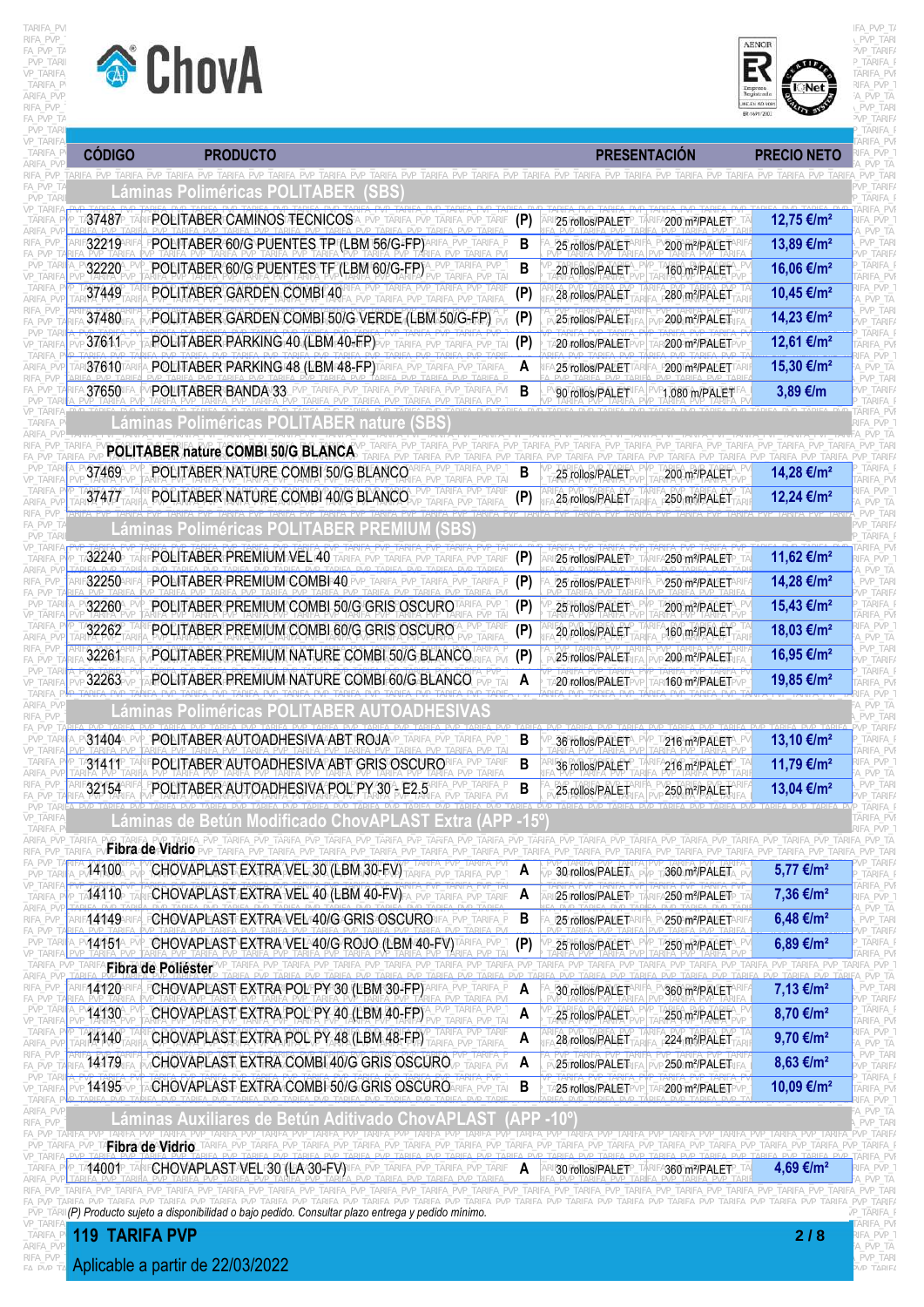



| <b>CÓDIGO</b>              | <b>PRODUCTO</b>                                                                                                                                                                           |        | <b>PRESENTACIÓN</b>                          |                                 | <b>PRECIO NETO</b>     |                                            |
|----------------------------|-------------------------------------------------------------------------------------------------------------------------------------------------------------------------------------------|--------|----------------------------------------------|---------------------------------|------------------------|--------------------------------------------|
| IFA PVP TARIFA PVP         | Lamınas<br><u>Betun Aditivado</u>                                                                                                                                                         |        |                                              |                                 |                        | PVP TARI<br>ARIF/                          |
| A14005                     | CHOVAPLAST-VEL-40 (LA-40-FV)                                                                                                                                                              | A      | 28 rollos/PALET                              | 280 m <sup>2</sup> /PALET       | 5,98 €/m <sup>2</sup>  |                                            |
| 14014                      | CHOVAPLAST VEL 40/G ROJO (LA 40/GEFV)                                                                                                                                                     | (P)    | 28 rollos/PALET                              | 280 m <sup>2</sup> /PALET       | <b>Consultar</b>       | PVP TARI<br>P TARIF/                       |
| 14019                      | CHOVAPLAST VEL 40/G GRIS OSCURO                                                                                                                                                           | B      | 28 rollos/PALET                              | 280 m <sup>2</sup> /PALET       | 6,05 €/m <sup>2</sup>  |                                            |
|                            | Fibra de Poliéster                                                                                                                                                                        |        |                                              |                                 |                        |                                            |
| 14009                      | CHOVAPLAST POL PY 30 (LA 30-FP)                                                                                                                                                           | В      | 30 rollos/PALET                              | 360 m <sup>2</sup> /PALET       | 6,80 €/m <sup>2</sup>  | P TARIF/                                   |
| 14010                      | CHOVAPLAST POL PY 40 (LA 40-FP)                                                                                                                                                           | A      | 28 rollos/PALET                              | 280 m <sup>2</sup> /PALET       | 7,96 €/m <sup>2</sup>  |                                            |
| 14036                      | CHOVAPLAST COMBI 40/G GRIS OSCURO                                                                                                                                                         | B      | 28 rollos/PALET                              | 280 m <sup>2</sup> /PALET       | 8,10 €/m <sup>2</sup>  | FA PVP<br>PVP TA<br>PVP TARI               |
|                            | Láminas de aluminio                                                                                                                                                                       |        |                                              |                                 |                        | P_TARIFA                                   |
| 30030                      | POLITABER ALU 30                                                                                                                                                                          | B      | 28 rollos/PALET                              | 336 m <sup>2</sup> /PALET       | 11,11 €/m <sup>2</sup> | IFA PVP                                    |
| 14060                      | CHOVAPLAST ALU 30 (LA 30/M-NA)<br>PVP_TARIFA P                                                                                                                                            | A      | 28 rollos/PALET                              | 336 m <sup>2</sup> /PALET       | 9,18 €/m <sup>2</sup>  | PVP TA<br>PVP_TARI                         |
| 14765                      | CHOVAPLAST ALUM BV30 E-2                                                                                                                                                                  | B      | 25 rollos/PALET                              | 300 m <sup>2</sup> /PALET       | 10,28 €/m <sup>2</sup> | /P TARIF/<br><b>TARIFA</b>                 |
|                            |                                                                                                                                                                                           |        |                                              |                                 |                        |                                            |
|                            | Tegola Americana                                                                                                                                                                          |        |                                              |                                 |                        | PVP TA                                     |
|                            | <b>Modelo Standard</b>                                                                                                                                                                    |        |                                              |                                 |                        |                                            |
| 43020                      | TEGOLA AMERICANA STANDARD MARRON OTOÑO                                                                                                                                                    |        | 42 paquetes/PALET                            | 126 m <sup>2</sup> /PALET       | 21,04 €/m <sup>2</sup> | PVP TA                                     |
| 43005                      | TEGOLA AMERICANA STANDARD NEGRO ELEGANCE                                                                                                                                                  | A      | 42 paquetes/PALET                            | 126 m <sup>2</sup> /PALET       | 21,04 €/m <sup>2</sup> | PVP TARI                                   |
| 43010                      | TEGOLA AMERICANA STANDARD ROJO CASTILLA                                                                                                                                                   | A      | 42 paquetes/PALET                            | A26\m <sup>2</sup> /PALETA      | 21,04 €/m <sup>2</sup> | tarifa                                     |
| 43015                      | TEGOLA AMERICANA STANDARD VERDE GALICIA                                                                                                                                                   | B      | 42 paquetes/PALET                            | 126 m <sup>2</sup> /PALET       | 21,04 €/m <sup>2</sup> |                                            |
|                            | <b>Modelo Castor</b>                                                                                                                                                                      |        |                                              |                                 |                        |                                            |
| 43120                      | TEGOLA AMERICANA CASTOR MARRÓN OTOÑO                                                                                                                                                      | В      | 42 paquetes/PALET                            | 126 m <sup>2</sup> /PALET       | 22,31 €/m <sup>2</sup> |                                            |
| 43105                      | TEGOLA AMERICANA CASTOR NEGRO ELEGANCE                                                                                                                                                    | A      | 42 paquetes/PALET                            | 126 m <sup>2</sup> /PALET       | 22,31 €/m <sup>2</sup> | PVP TA<br>PVP_TARI                         |
| 43110                      | TEGOLA AMERICANA CASTOR ROJO CASTILLA                                                                                                                                                     | A      | 42 paquetes/PALET                            | 126 m <sup>2</sup> /PALET       | 22,31 €/m <sup>2</sup> | /P TARIF/<br><b>TARIFA</b>                 |
| 43115                      | <b>TEGOLA AMERICANA CASTOR VERDE GALICIA</b>                                                                                                                                              | B      | 42 paquetes/PALET                            | 126 m <sup>2</sup> /PALET       | 22,31 €/m <sup>2</sup> |                                            |
| <b>Especiales</b><br>40538 | TARIFA PVP TARIFA PVP TARIFA PV<br>BANDA TEGOLA MARRON OTOÑO                                                                                                                              |        |                                              |                                 | 14,88 €/m <sup>2</sup> |                                            |
|                            |                                                                                                                                                                                           | (P     | 23 rollos/PALET                              | 230 m <sup>2</sup> /PALET       | 14,88 €/m <sup>2</sup> |                                            |
| 40535<br>40536             | <b>BANDA TEGOLA NEGRO ELEGANCE</b><br><b>BANDA TEGOLA VERDE GALICIA</b> PVP TARIFA PVP TARIFA PVP TARIFA                                                                                  | B      | ∖23 rollos/PALET                             | 230 m <sup>2</sup> /PALET       |                        | IFA_PVP_T                                  |
|                            | PVP_TARIFA_PVP_TARIFA_PVF                                                                                                                                                                 | (P)    | 23 rollos/PALET                              | 230 m <sup>2</sup> /PALET       | 14,88 €/m <sup>2</sup> | A_PVP_TA<br>PVP TARI<br>VP_TARIFA          |
| 40537                      | BANDA TEGOLA ROJO CASTILLA<br>TARIFA PVP TARIFA PVP TAF                                                                                                                                   | B      | 23 rollos/PALET                              | 230 m <sup>2</sup> /PALET       | 14,88 €/m <sup>2</sup> | TARIFA_F<br>ARIFA_PVF                      |
| 84480                      | PUNTAS TEGOLA<br>PUNTAS TEGOLA MADERA 3,90X20                                                                                                                                             | B      | ARIFA PVP TARIFA PVP<br>:IFA_PVP_TARIFA_PVP_ | 1 Kg/KILOGRAMOS                 | 18,03 €/Kg             | IFA_PVP_T<br>A_PVP_TA                      |
| 84485                      |                                                                                                                                                                                           | B      |                                              | 1 Kg/KILOGRAMOS                 | 22,72 €/Kg             | PVP TARI<br>vp_tarif <i>i</i>              |
|                            | Placas Bajo Teja                                                                                                                                                                          |        |                                              |                                 |                        | TARIFA F<br>ARIFA_PVF                      |
| 83201                      | BAJO TEJA Polivalente (200x101,5) PVP TARIFA PVP TARIFA PVP TARIFA                                                                                                                        | B      | FA50 placas/PALETA                           | 304,5Am <sup>2</sup> /PALETA    | 14,32 €/m <sup>2</sup> | RIFA_PVP_T<br>A_PVP_TA                     |
| 83211                      | BAJO TEJA Curva (200x105,5)<br>TARIFA PVP TARIFA PVF                                                                                                                                      | B      | 250 placas/PALET                             | 527,5 m <sup>2</sup> /PALET     | 13,61 €/m <sup>2</sup> | PVP_TARI<br>VP_TARIFA<br><b>TARIFA F</b>   |
| 83206                      | BAJO TEJA Mixta (2x0,96)<br>TARIFA_PVP_TARIFA_PVP_TAF                                                                                                                                     | B      | 150 placas/PALET                             | 288 m <sup>2</sup> /PALET       | 13,12 €/m <sup>2</sup> | `ARIFA_PVF<br>IFA_PVP_1                    |
|                            | <b>Emulsiones e Imprimaciones</b>                                                                                                                                                         |        |                                              |                                 |                        | A_PVP_TA<br>PVP_TARI                       |
|                            | TARIFA PVP TARIFA PVP TARIFA PVP TARIFA PVP TARIFA PVP TARIFA PVP TARIFA PVP TARIFA PVP TARIFA PVP TARIFA PVP TARIFA F<br><b>Emulsiones e Imprimaciones</b>                               |        |                                              |                                 |                        | VP TARIFA                                  |
|                            | rifa pvp tarifa pvp tarifa pvp tarifa pvp tarifa pvp tarifa <mark>pvp tarifa pvp tarifa pvp tarifa pvp tarifa pvp</mark> tarifa pvf<br>RIFA PVP TARIFA PVP TARIFA PVP TARIF<br>SUPERMUL 5 | B      | 120 botes/PALET                              | 600 Kg/PALET                    | 4,45 €/Kg              | FA PVP 1                                   |
|                            |                                                                                                                                                                                           |        |                                              |                                 | 2,77 €/Kg              | LPVP_TA<br>PVP_TARI                        |
| 55020E                     | ARIFA_PVP_TARIFA_PVP_TARIFA_PVP_TARIFA<br>IARIFA_PVP_TARIFA_PVP_TARIFA_P                                                                                                                  |        |                                              |                                 |                        |                                            |
| 55025E                     | SUPERMUL 25<br>PVP_TARIFA_PVP_TARIFA_PVP_TARIFA_PVF                                                                                                                                       | A      | 36 botes/PALET                               | 900 Kg/PALET                    |                        | VP_TARIFA<br>TARIFA_F                      |
| 55125<br>55720             | SUPERELAST 25<br>PRIMER SR 22                                                                                                                                                             | B<br>A | 36 botes/PALET<br>22 botes/PALET             | 900 Kg/PALET<br>PV484WPALET_TAR | 3,89 €/Kg<br>7,21 €/I  | ARIFA_PVF<br><b>RIFA_PVP_T</b><br>A_PVP_TA |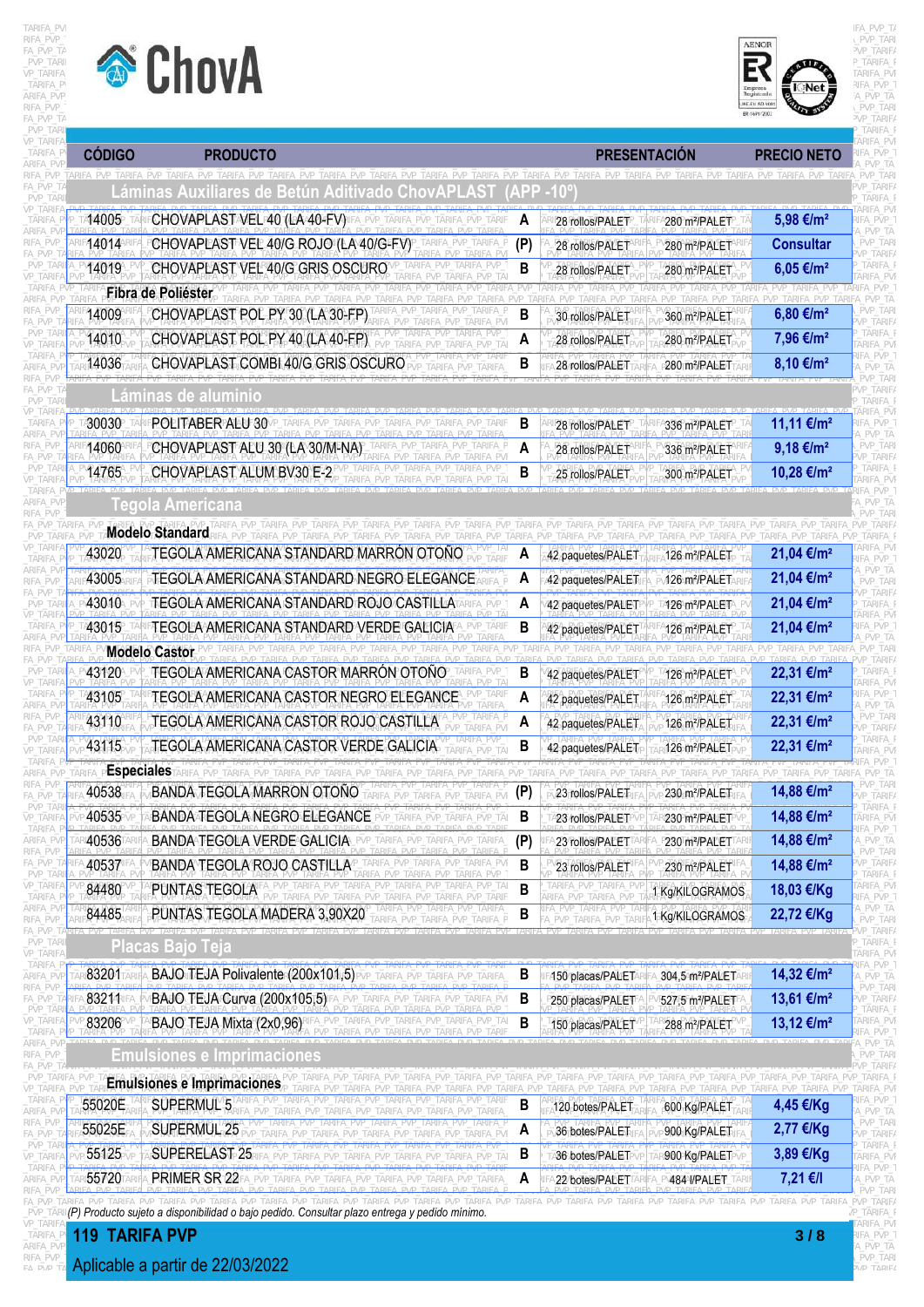





| <b>CÓDIGO</b>  | <b>PRODUCTO</b>                                                                                                                                                                 |              | <b>PRESENTACIÓN</b>                                                                 |                             | <b>PRECIO NETO</b>                                                                    |                              |
|----------------|---------------------------------------------------------------------------------------------------------------------------------------------------------------------------------|--------------|-------------------------------------------------------------------------------------|-----------------------------|---------------------------------------------------------------------------------------|------------------------------|
|                | <b>Emulsiones e Imprimaciones</b>                                                                                                                                               |              |                                                                                     |                             |                                                                                       |                              |
| 55721E         | PRIMER EAL 25                                                                                                                                                                   | В            | 36 botes/PALET                                                                      | 900 Kg/PALET                | 3,54 €/Kg                                                                             |                              |
|                | Reparador impermeabilizante                                                                                                                                                     |              |                                                                                     |                             |                                                                                       |                              |
| 84330          | <b>CHOVINTELA_PVP_</b>                                                                                                                                                          | B            | 120 botes/PALET                                                                     | 480 Kg/PALET                | 20,33 €/Kg                                                                            |                              |
|                | <b>Complementos</b>                                                                                                                                                             |              |                                                                                     |                             |                                                                                       |                              |
|                |                                                                                                                                                                                 |              |                                                                                     |                             |                                                                                       |                              |
| 84010          | Cazoletas para desagüe<br>CAZOLETA NORMAL <sup>8014</sup> PARAGRAVILLAS                                                                                                         | В            | 24 cajas/PALET                                                                      |                             | 10,01 €/u                                                                             |                              |
| 84020          | CAZOLETA NORMAL 90 + PARAGRAVILLAS                                                                                                                                              | B            |                                                                                     | 120 u/PALET                 | 10,22 €/u                                                                             |                              |
| 84025          | CAZOLETA NORMAL 100 + PARAGRAVILLAS                                                                                                                                             | B            | 24 cajas/PALET                                                                      | 120 u/PALET<br>120 u/PALET  | 9,39 €/u                                                                              |                              |
| 84030          | CAZOLETA NORMAL 110 + PARAGRAVILLAS                                                                                                                                             | $\, {\bf B}$ | 24 cajas/PALET<br>24 cajas/PALET                                                    | 120 u/PALET/P               | 10,73 €/u                                                                             |                              |
| 84060          | CAZOLETA SIFÓNICA 80                                                                                                                                                            | B            |                                                                                     |                             | 30,22 €/u                                                                             |                              |
| 84070          | CAZOLETA SIFÓNICA 100                                                                                                                                                           | B            | 24 cajas/PALETA                                                                     | F120 W/PAMET ARII           | 30,01 €/u                                                                             | PVP TARI<br>ARIF/            |
|                |                                                                                                                                                                                 |              | 24 cajas/PALET                                                                      | 120 u/PALET                 |                                                                                       |                              |
| 84075<br>84080 | CAZOLETA SIFÓNICA 110<br>CAZOLETA LATERAL 100 + PARAGRAVILLAS                                                                                                                   | B<br>B       | 24 cajas/PALET                                                                      | 120 u/PALET                 | 29,65 €/u                                                                             |                              |
|                |                                                                                                                                                                                 |              | 24 cajas/PALET                                                                      | 120 u/PALET                 | 22,47 €/u                                                                             |                              |
| 84090          | Paragravillas / Chimeneas ventilación<br>PARAGRAVILLAS                                                                                                                          | B            |                                                                                     |                             | 2,01 €/u                                                                              |                              |
| 84091          | PARAGRAVILLA CONICO                                                                                                                                                             |              |                                                                                     | 150 u/CAJA                  | 13,85 €/u                                                                             |                              |
|                | Perfil metálico galvanizado                                                                                                                                                     |              |                                                                                     | 25 u/CAJA                   |                                                                                       |                              |
| 83195          | PERFIL METALICO GALVANIZADO                                                                                                                                                     |              | 100 paquetes/PALE                                                                   | 5.000 m/PALE                | 2,46 €/m                                                                              |                              |
| Sopletes       |                                                                                                                                                                                 |              |                                                                                     |                             | TARIFA_PVP_TARIF                                                                      |                              |
| 84505          | SOPLETE 10 m                                                                                                                                                                    |              |                                                                                     | UNIDAD                      | 276,82 €/u                                                                            |                              |
|                | Gránulos y pizarras                                                                                                                                                             |              |                                                                                     |                             |                                                                                       |                              |
| 86010          | PIZARRILLA GRIS/P                                                                                                                                                               | (P)          |                                                                                     | 25 Kg/BOLSA                 | 0,43 €/Kg                                                                             |                              |
| 86011          | PIZARRILLA GRIS OSCURO                                                                                                                                                          | B            |                                                                                     | 25 Kg/SACO                  | 0,77 €/Kg                                                                             |                              |
| 86030          | GRANULO MINERAL VERDE                                                                                                                                                           | (P)          |                                                                                     | 25 Kg/BOLSA                 | 0,91 €/Kg                                                                             |                              |
| 86035          | GRANULO MINERAL ROJO - 25 Kg                                                                                                                                                    |              |                                                                                     | 25 Kg/BOLSA                 | 0,68 €/Kg                                                                             |                              |
|                | Malla de refuerzo No TARIFA PVP TA                                                                                                                                              |              |                                                                                     |                             |                                                                                       |                              |
| 82220          | MALLA 50 1x50 m                                                                                                                                                                 | В            | 63 rollos/PALET                                                                     | 3.150 m <sup>2</sup> /PALET | $0,99 \in / m^2$                                                                      | PVP TA                       |
|                | TARIEA PVP TARIEA PVP TARIEA PVP<br><b>Espumante celular</b><br>RIFA PVP TARIFA PVP TARIFA PVP TARIFA PVP                                                                       |              | TARIFA PVP TARIFA PVP TARIFA PVP TARIFA PVP TARIFA PVP TARIFA PVP TARIFA PVP TARIFA |                             | TARIFA PVP TARIFA PVP TARIFA PVP TARIFA PVP TARIFA PVP TARIFA PVP TARIFA F            |                              |
| 84260          | HORCEL 30                                                                                                                                                                       | B            | 32 botes/PALET                                                                      | 960 Kg/PALET                | 4,21 €/Kg                                                                             |                              |
|                | Oxiasfalto aplicación en caliente                                                                                                                                               |              |                                                                                     |                             | TARIFA PVP TARIFA PVP TARIFA PVP TARIF<br>PVP TARIFA PVP TARIFA PVP TARIFA PVP TARIFA | PVP TARI                     |
| 84290          | ASFALTO 85/40 (en caliente, sacos 21                                                                                                                                            |              | 50 sacos/PALE T                                                                     | 1.050 Kg/PALET              | 3,44 €/Kg                                                                             |                              |
|                | Impermeabilizantes Profesionales                                                                                                                                                |              |                                                                                     |                             |                                                                                       | arifa pvi<br>ifa pvp 1       |
|                | ARIFA PVP TARIFA PVP TARIFA PVP TARIFA PVP TARIFA PVP TARIFA PVP TARIFA PVP TARIFA PVP TARIFA PVP TARIFA PVP TARI<br>Recubrimientos impermeabilizantes<br>PVP TARIFA PVP TARIFA |              |                                                                                     |                             | TARIFA PVP TARIFA PVP TARIFA PVP TARIFA PVP TARIFA                                    | . PVP TA                     |
| 75244          | ChovATEC ANTIGOTERAS Rojo 20                                                                                                                                                    | B            | 36 botes/PALET                                                                      | 720 Kg/PALET                | 4,39 €/Kg                                                                             | arifa pvi                    |
| 75246          | ChovATEC ANTIGOTERAS Blanco 20                                                                                                                                                  | B            | 36 botes/PALET                                                                      | 720 Kg/PALET                | 4,39 €/Kg                                                                             | IFA_PVP_1<br><i>A</i> PVP TA |
| 75245          | ChovATEC-ANTIGOTERAS Gris 20                                                                                                                                                    | B            | 36 botes/PALET                                                                      | 720 Kg/PALET                | 4,39 €/Kg                                                                             | PVP_TARI<br>VP_TARIFA        |
| 75250          | ChovATEC ANTIGOTERAS Rojo 5<br>TARIFA PVP TAF                                                                                                                                   | B            | 120 botes/PALET                                                                     | 600 Kg/PALET                | 5,01 €/Kg                                                                             | TARIFA F<br>`ARIFA_PVI       |
| 75252          | ChovATEC ANTIGOTERAS Blanco 5                                                                                                                                                   | (P)          | 120 botes/PALET                                                                     | 600 Kg/PALET                | 5,01 €/Kg                                                                             | IFA_PVP_1<br>A_PVP_TA        |
| 75251          | ChovATEC ANTIGOTERAS Gris 5                                                                                                                                                     | (P)          | 120 botes/PALET                                                                     | 600 Kg/PALET                | 5,01 €/Kg                                                                             | PVP_TARI<br>VP_TARIF/        |
| 75261          | ChovATEC ANTIGOTERAS Fibratado Rojo 20                                                                                                                                          | B            | 36 botes/PALET                                                                      | 720 Kg/PALET                | 4,62 €/Kg                                                                             | TARIFA_F<br>ARIFA_PVF        |
|                |                                                                                                                                                                                 |              |                                                                                     |                             |                                                                                       | IFA_PVP_T<br>A_PVP_TA        |

## \_TARIFA\_PVP\_TARIFA\_PVP\_TARIFA\_PVP\_TARIFA\_PVP\_TARIFA\_PVP\_TARIFA\_PVP\_TARIFA\_PVP\_TARIFA\_PVP\_TARIFA\_PVP\_TARIFA\_PVP\_TARIFA\_PVP\_TARIFA\_PVP\_TARIFA\_PVP\_TARIFA\_PVP\_TARIFA\_PVP\_TARIFA\_PVP\_TARIFA\_PVP\_T ARIFA\_PVP\_TARIFA\_PVP\_TARIFA\_PVP\_TARIFA\_PVP\_TARIFA\_PVP\_TARIFA\_PVP\_TARIFA\_PVP\_TARIFA\_PVP\_TARIFA\_PVP\_TARIFA\_PVP\_TARIFA\_PVP\_TARIFA\_PVP\_TARIFA\_PVP\_TARIFA\_PVP\_TARIFA\_PVP\_TARIFA\_PVP\_TARIFA\_PVP\_TA **119 TARIFA PVP 4 / 8**

RIFA\_PVP\_<mark>,</mark> Aplicable a partir de 22/03/2022 in the contract of the contract of the contract of the contract of the contract of the contract of the contract of the contract of the contract of the contract of the contract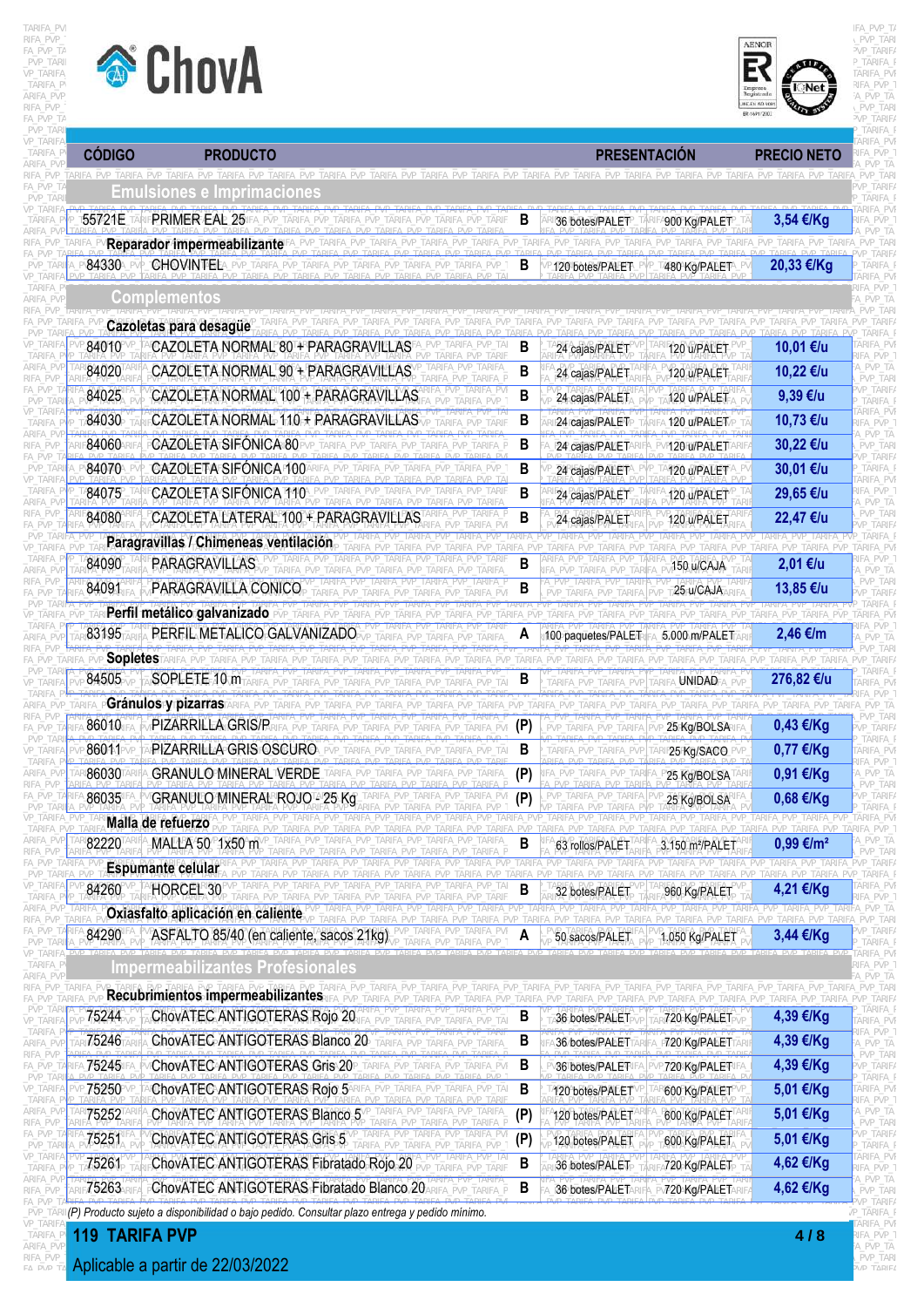



| <b>CÓDIGO</b><br>RIEA PVP TAR  | <b>PRODUCTO</b>                                                                                                                                                                                                                             |     | <b>PRESENTACIÓN</b>                                                                                                                                                              | PRECIO NETO                                                                         | PVP TARI                                    |
|--------------------------------|---------------------------------------------------------------------------------------------------------------------------------------------------------------------------------------------------------------------------------------------|-----|----------------------------------------------------------------------------------------------------------------------------------------------------------------------------------|-------------------------------------------------------------------------------------|---------------------------------------------|
|                                | <u>Impermeabilizantes Profesionales</u>                                                                                                                                                                                                     |     |                                                                                                                                                                                  |                                                                                     | TARIF/                                      |
| 75262                          | ChovATEC ANTIGOTERAS Fibratado Gris 20                                                                                                                                                                                                      | B   | AZ20 Kg/PALET<br>36 botes/PALET                                                                                                                                                  | 4,62 €/Kg                                                                           | FA PVP<br>PVP TA                            |
| 75256                          | ChovATEC ANTIGOTERAS Fibratado Rojo 5                                                                                                                                                                                                       | B   | 120 botes/PALET<br>600 Kg/PALET                                                                                                                                                  | 5,24 €/Kg                                                                           | PVP_TARI<br>P TARIF/                        |
| 75258                          | ChovATEC ANTIGOTERAS Fibratado Blanco 5                                                                                                                                                                                                     | (P) | 120 botes/PALET<br>600 Kg/PALET                                                                                                                                                  | 5,24 €/Kg                                                                           | ARIFA PVI                                   |
| 75257                          | ChovATEC ANTIGOTERAS Fibratado Gris 5                                                                                                                                                                                                       | (P) | 600 Kg/PALET<br>120 botes/PALET                                                                                                                                                  | 5,24 €/Kg                                                                           | FA PVP<br>PVP TA                            |
|                                | ermeabilizante en base poliuretano                                                                                                                                                                                                          |     |                                                                                                                                                                                  |                                                                                     | PVP TAR<br>/P TARIF/                        |
| 80511                          | ChovAPUR IMPER 201 Rojo 20 kg                                                                                                                                                                                                               | (P) | 36 botes/PALET<br>720 Kg/PALET                                                                                                                                                   | 13,84 €/Kg                                                                          | IFA PVP                                     |
| 80523                          | ChovAPUR IMPER 202 Transparente 16 kg                                                                                                                                                                                                       | (P) | 36 botes/PALET<br>576 Kg/PALET                                                                                                                                                   | 21,60 €/Kg                                                                          | PVP TA<br>PVP TARI                          |
| 80530                          | ChovAPUR IMPER 203 Blanco 20 kg                                                                                                                                                                                                             | (P) | 720 Kg/PALET<br>36 botes/PALET                                                                                                                                                   | 7,05 €/Kg                                                                           | P TARIF/<br><b>TARIFA</b>                   |
| 80531                          | ChovAPUR IMPER 203 Rojo 20 kg                                                                                                                                                                                                               | (P) | 720 Kg/PALET<br>36 botes/PALET                                                                                                                                                   | 6,52 €/Kg                                                                           | RIFA PVI<br>PVP TA                          |
| 80532                          | ChovAPUR IMPER 203 Gris 20 kg                                                                                                                                                                                                               | (P) | 36 botes/PALET<br>720 Kg/PALET                                                                                                                                                   | 6,83 €/Kg                                                                           | PVP_TARI                                    |
|                                | <b>Morteros</b>                                                                                                                                                                                                                             |     |                                                                                                                                                                                  |                                                                                     |                                             |
| 80400                          | ARIFA_PVP_TARIFA_PVP_TARIFA_<br>RIFA_PVP_TARIFA_PVP_TARIFA_P<br>CHOIMPER FLEX - componente A 5L                                                                                                                                             | A   | 45 botes/PALET<br>225 Kg/PALET                                                                                                                                                   | 3,56 €/Kg                                                                           | PVP TARI                                    |
| 80401                          | CHOIMPER FLEX-componente B-15Kg                                                                                                                                                                                                             | A   | 45 sacos/PALET<br>675 Kg/PALET                                                                                                                                                   | 3,56 €/Kg                                                                           |                                             |
| 80402                          | CHOIMPER/SECFA-25Kg.                                                                                                                                                                                                                        | (P) | 40 sacos/PALET<br>1.000 Kg/PALET                                                                                                                                                 | 1,08 €/Kg                                                                           | RIFA PVI                                    |
| 80403                          | CHOIMPER REP <sup>2</sup> 25Kg.                                                                                                                                                                                                             | (P) | 40 sacos/PALET<br>1.000 Kg/PALET                                                                                                                                                 | 1,63 €/Kg                                                                           | PVP TA<br>PVP_TARI                          |
| 80404                          | CHOIMPER AGUA POTABLE Componente A 5L                                                                                                                                                                                                       | (P) | 40 botes/PALET<br>200 Kg/PALET                                                                                                                                                   | 2,89 €/Kg                                                                           | 'P TARIFA<br><b>TARIFA</b><br>ARIFA PVI     |
| 80405                          | CHOIMPER AGUA POTABLE Componente B 20Kg                                                                                                                                                                                                     | (P  | 800 Kg/PALET<br>40 sacos/PALET                                                                                                                                                   | 2,89 €/Kg                                                                           | ifa pvp 1<br>. PVP TA                       |
|                                | <u>radores Asfálticos y Slurries</u>                                                                                                                                                                                                        |     |                                                                                                                                                                                  |                                                                                     | 'VP TARI                                    |
| 84837                          | CHOACELP                                                                                                                                                                                                                                    | B   | 960 Kg/PALET<br>64 sacos/PALET                                                                                                                                                   | 1,07 €/Kg                                                                           | IFA_PVP_                                    |
| 84822                          | <b>ASFALT RAPID</b>                                                                                                                                                                                                                         | A   | 900 Kg/PALET<br>36 botes/PALET                                                                                                                                                   | 1,02 €/Kg                                                                           | PVP TA<br>PVP_TARI                          |
| 84825                          | ASFALT SL NEGRO                                                                                                                                                                                                                             | A   | 12 botes/PALET<br>600 Kg/PALET                                                                                                                                                   | 1,28 €/Kg                                                                           | ARIF/                                       |
| 84835                          | ASFALT SL SINTETICO ROJO                                                                                                                                                                                                                    | (P) | 12 bidones/PALET<br>600 Kg/PALET                                                                                                                                                 | 3,17 €/Kg                                                                           | <i><b>IRIFA PVI</b></i><br>FA PVP<br>PVP TA |
| 84830                          | ASFALT SL SINTETICO VERDE                                                                                                                                                                                                                   | (P) | 12 bidones/PALET<br>600 Kg/PALET                                                                                                                                                 | 3,24 €/Kg                                                                           | PVP TARI<br><b>VP TARIE</b>                 |
| VP_TARIFA_PVP_TAR              | IN <mark>ATIOS</mark> ARIFA_PVP_TĀRIFA_PVP_TĀRIFA_PVP_TĀRIFA_PVP_TĀRIFA_PVP_TĀRIFA_PVP_TĀRIFA_PVP_TĀRIFA_PVP_TĀRIFA_PVP_TĀRIFA_PVP_TĀRIFA_PVP_TĀRIFA_PVP_TĀRIFA_PVP_TĀRIFA_PVP_TĀRIFA_PVP_TĀRIFA_PVP_TĀRIFA_PVP_TĀRIFA_PVP_TĀRIFA_PVP_TĀRIF |     |                                                                                                                                                                                  |                                                                                     | `ARIFA F<br>TARIFA PVI                      |
| 84290                          | ASFALTO 85/40 (en caliente, sacos 21kg)                                                                                                                                                                                                     | A   | 1.050 Kg/PALET<br>50 sacos/PALET                                                                                                                                                 | 3,44 €/Kg                                                                           | A PVP TA                                    |
| 84260                          | HORCEL 30 NFA PVP_TARIFA_PVP_TARIFA_PVP_TARIFA_P                                                                                                                                                                                            | B   | 960 Kg/PALET<br><b>32 botes/PALET</b>                                                                                                                                            | 4,21 €/Kg                                                                           | PVP_TARI<br>VP_TARIFA                       |
|                                | Armaduras de refuerzo para revestimientos impermeabilizantes                                                                                                                                                                                |     |                                                                                                                                                                                  |                                                                                     | TARIFA F<br>ARIFA PVF<br>RIFA PVP T         |
|                                | Armaduras de refuerzo para revestimientos impermeabilizantes                                                                                                                                                                                |     |                                                                                                                                                                                  | <b>TARIFA PVP TARIFA PVP TA</b><br>TARIFA PVP TARIFA PVP TARIFA PVP TARIFA PVP TARI |                                             |
| A_P\ <b>82220</b> A            | T <b>MALLPA 50</b> RITY50 mRIFA_PVP_TARIFA_PVP_TARIFA_PVP_TARIFA_PVP_TARIFA_PVP_1<br>RIFA_PVP_TARIFA_PVP_TARIFA_PVP_TARIFA_PVP_TARIFA_PVP_TARIFA_PVP_TARIFA_PVP_TAF                                                                         | В   | 63 rollos/PALET<br>3.150 m <sup>2</sup> /PALET                                                                                                                                   | $0.99 \text{ €/}m^2$                                                                | P TARIFA<br><b>TARIFA F</b><br>\RIFA PVI    |
|                                | Láminas Sintéticas PVC CHOVIPOL                                                                                                                                                                                                             |     |                                                                                                                                                                                  |                                                                                     | :IFA_PVP_1<br>A_PVP_TA                      |
| ea_pvp_tarifa, pv<br>Poliéster | TARIFA_PVP_TARIFA_PVP_TARIFA_PVP<br>.<br>IP TARIFA PVP TARIFA PV <u>P TARIFA PVP TARIFA PVP</u>                                                                                                                                             |     | PVP TARIFA PVP TARIFA PVP TARIFA PVP TARIFA PVP TARIFA PVP TARIFA<br>TARIFA PVP TARIFA PVP TARIFA PVP TARIFA PVP TARIFA PVP TARIFA PVP TARIFA PVP TARIFA PVP TARIFA PVP TARIFA F |                                                                                     | PVP TARI                                    |
| 38026                          | PVP TARIFA PVP TAF<br>CHOVIPOL RP 1,2 INTEMPERIE                                                                                                                                                                                            | B   | 720 m <sup>2</sup> /PALET<br>18 rollos/PALET                                                                                                                                     | 20,23 €/m <sup>2</sup>                                                              | ARIFA PVF<br>IFA_PVP_T                      |
| 38028                          | CHOVIPOL RP 1,5 INTEMPERIE                                                                                                                                                                                                                  | B   | 15 rollos/PALET<br>600 m <sup>2</sup> /PALET                                                                                                                                     | 23,96 €/m <sup>2</sup>                                                              | \_PVP_TA<br>PVP TARI                        |
|                                | Fibra de vidrio<br>ARIFA PVP TARIFA PVP TARIFA PVP TARIFA PVP                                                                                                                                                                               |     |                                                                                                                                                                                  | TARIFA PVP TARIFA PVP TARIFA F                                                      | VP_TARIFA                                   |
| 38039                          | CHOVIPOL RV 1,2 INTEMPERIE (2.05x20m)                                                                                                                                                                                                       | (P) | 18 rollos/PALET<br>738 m <sup>2</sup> /PALET                                                                                                                                     | 16,46 €/m <sup>2</sup>                                                              | arifa pvi<br>IFA_PVP_1                      |
| 38004                          | CHOVIPOL RV 1,5 INTEMPERIE (2.05x20m)                                                                                                                                                                                                       | (P) | 15 rollos/PALET<br>615 m <sup>2</sup> /PALET                                                                                                                                     | 20,09 €/m <sup>2</sup>                                                              | A_PVP_TA<br>PVP_TARI                        |

\_TARIFA\_PVP\_TARIFA\_PVP\_TARIFA\_PVP\_TARIFA\_PVP\_TARIFA\_PVP\_TARIFA\_PVP\_TARIFA\_PVP\_TARIFA\_PVP\_TARIFA\_PVP\_TARIFA\_PVP\_TARIFA\_PVP\_TARIFA\_PVP\_TARIFA\_PVP\_TARIFA\_PVP\_TARIFA\_PVP\_TARIFA\_PVP\_TARIFA\_PVP\_T 38005 CHOVIPOL RV 1,5 NO INTEMPERIE (2.05x20m) **(P)** 15 rollos/PALET 615 m²/PALET **18,60 €/m²** ARIFA\_PVP\_TARIFA\_PVP\_TARIFA\_PVP\_TARIFA\_PVP\_TARIFA\_PVP\_TARIFA\_PVP\_TARIFA\_PVP\_TARIFA\_PVP\_TARIFA\_PVP\_TARIFA\_PVP\_TARIFA\_PVP\_TARIFA\_PVP\_TARIFA\_PVP\_TARIFA\_PVP\_TARIFA\_PVP\_TARIFA\_PVP\_TARIFA\_PVP\_TA RIFA\_PVP\_TARIFA\_PV**NTAVATATA**RIFA\_PVP\_TARIFA\_PVP\_TARIFA\_PVP\_TARIFA\_PVP\_TARIFA\_PVP\_TARIFA\_PVP\_TARIFA\_PVP\_TARIFA\_PVP\_TARIFA\_PVP\_TARIFA\_PVP\_TARIFA\_PVP\_TARIFA\_PVP\_TARIFA\_PVP\_TARIFA\_PVP\_TARIFA\_PVP\_TARIFA\_PVP\_TARIFA\_PVP\_TARIFA\_P FA PVP TAREA DVD TADICA DVD TAREA DVD TAREA DVD TAREA DVD TAREA DVD TAREA DVD TAREA DVD TAREA DVD DAREA DVD TAREA DVD TAREA DVD TAREA DVD TAREA DVD TAREA DVD TAREA DVD TAREA DVD TAREA DVD TAREA DVD TAREA DVD TAREA DVD TARE **No armada**

VP\_TARIFA\_PVP\_TARIFA\_PVP\_TARIFA\_PVP\_TARIFA\_PVP\_TARIFA\_PVP\_TARIFA\_PVP\_TARIFA\_PVP\_TARIFA\_PVP\_TARIFA\_PVP\_TARIFA\_PVP\_TARIFA\_PVP\_TARIFA\_PVP\_TARIFA\_PVP\_TARIFA\_PVP\_TARIFA\_PVP\_TARIFA\_PVP\_TARIFA\_PVP \_TARIFA\_PVP\_TARIFA\_PVP\_TARIFA\_PVP\_TARIFA\_PVP\_TARIFA\_PVP\_TARIFA\_PVP\_TARIFA\_PVP\_TARIFA\_PVP\_TARIFA\_PVP\_TARIFA\_PVP\_TARIFA\_PVP\_TARIFA\_PVP\_TARIFA\_PVP\_TARIFA\_PVP\_TARIFA\_PVP\_TARIFA\_PVP\_TARIFA\_PVP\_T **119 TARIFA PVP 5 / 8** ARIFA\_PVP\_TARIFA\_PVP\_TARIFA\_PVP\_TARIFA\_PVP\_TARIFA\_PVP\_TARIFA\_PVP\_TARIFA\_PVP\_TARIFA\_PVP\_TARIFA\_PVP\_TARIFA\_PVP\_TARIFA\_PVP\_TARIFA\_PVP\_TARIFA\_PVP\_TARIFA\_PVP\_TARIFA\_PVP\_TARIFA\_PVP\_TARIFA\_PVP\_TA

RIFA\_PVP\_<mark>,</mark> Aplicable a partir de 22/03/2022 in the contract of the contract of the contract of the contract of the contract of the contract of the contract of the contract of the contract of the contract of the contract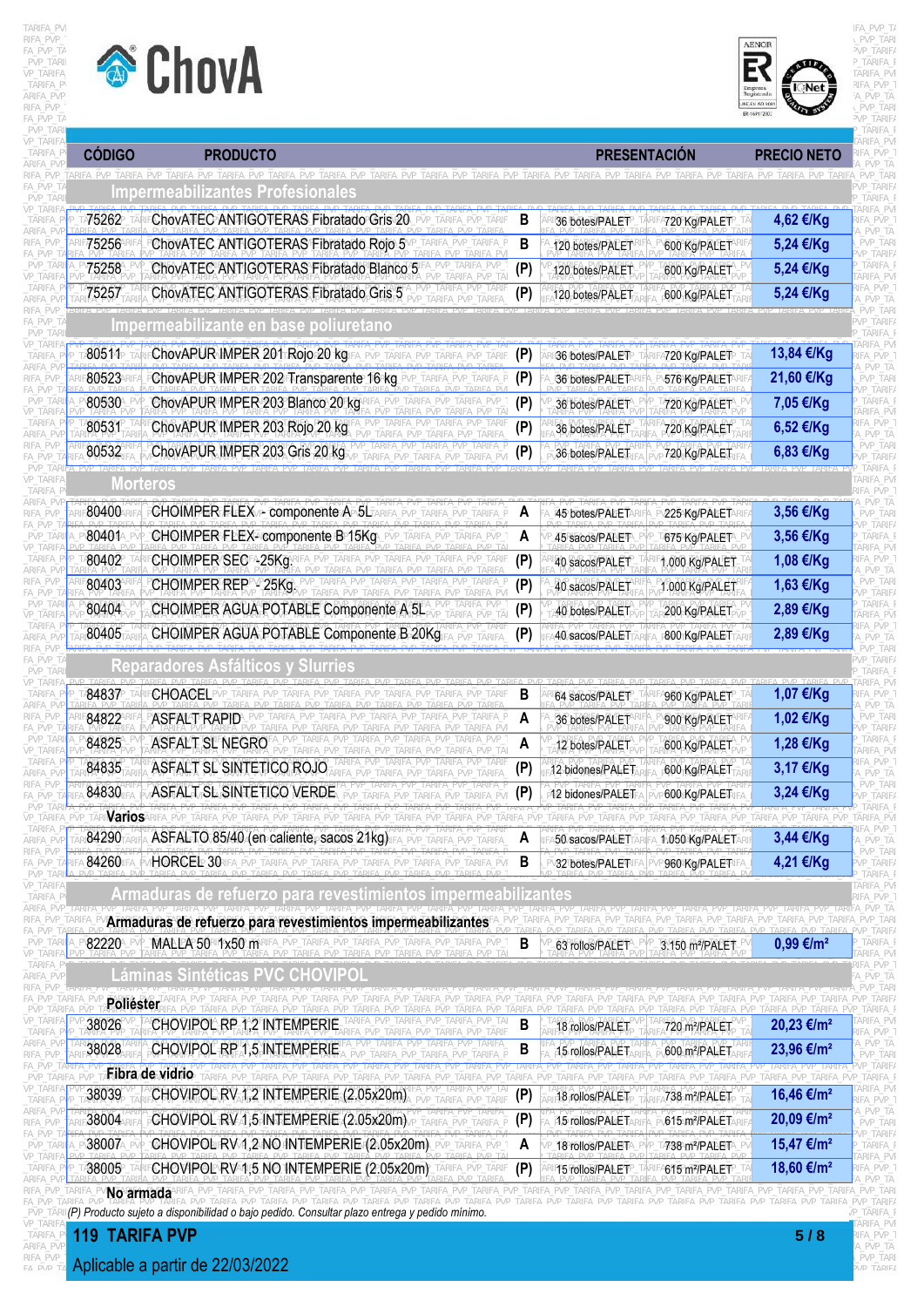



| <b>CÓDIGO</b>  | <b>PRODUCTO</b>                                                                     |          | <b>PRESENTACIÓN</b>                                            |                                       | <b>PRECIO NETO</b>         | \RIFA PVF                                 |
|----------------|-------------------------------------------------------------------------------------|----------|----------------------------------------------------------------|---------------------------------------|----------------------------|-------------------------------------------|
|                | <b>CHOVIPOI</b><br>Laminas Sin <u>téticas PVC</u>                                   |          |                                                                |                                       |                            |                                           |
| 38014          | ALMAPOL 0,8 NO INTEMPERIE (1,50 X 25)                                               |          | 24 rollos/PALET                                                | 900 m?/PALET                          | 8,11 €/m <sup>2</sup>      |                                           |
|                | Agua potable                                                                        |          |                                                                |                                       | TARIFA PVP TAI             |                                           |
| 38032          | CHOVIPOLIAGUA POTABLEI1, 2                                                          | B        | 18 rollos/PALET                                                | 720 m <sup>2</sup> /PALET             | 23,82 €/m <sup>2</sup>     |                                           |
|                | <b>Complemenetos PVC</b>                                                            |          |                                                                |                                       |                            | PVP TA                                    |
| 84600          | CAZOLETA PVC 90 MM                                                                  | B        | 24 cajas/PALET                                                 | 120 u/PALET                           | 24,50 €/u                  | TARI<br>ARIF/                             |
| 84601          | CAZOLETA PVC 100 MM                                                                 | B        | 24 cajas/PALET                                                 | 120 u/PALET                           | 23,55 €/u                  | IFA PVP                                   |
| 84602          | CAZOLETA PVC 110 MM                                                                 | B        | 24 cajas/PALET                                                 | 120 u/PALET                           | 25,33 €/u                  | PVP_TA<br>PVP TARI                        |
| 84603          | CAZOLETA LATERAL PVC 100 mm                                                         | (P)      | 24 cajas/PALETA                                                | <b>1120 u/PALETA</b>                  | 46,30 €/u                  | P_TARIF/<br>TARIFA                        |
| 84605          | RINCONERA PVC INTERNA                                                               | B        |                                                                | P15-u/CAJA                            | 2,95 €/u                   | ARIFA PVI<br>FA PVP                       |
| 84606          | <b>ESQUINERA PVC EXTERNA</b>                                                        | B        |                                                                | 15 u/CAJA                             | 3,56 €/u                   | PVP TA<br>PVP_TARI                        |
| 84607          | CHAPA COLAMINADA PVC 2x1M                                                           | (P)      | 50 unidadeses/PALET                                            | 100 m/PALET                           | 62,08 €/m                  | /P TARIF/                                 |
| 84608          | PERFIL COLAMINADO PVC 2 X 0,05                                                      | B        |                                                                | 2 m/UNIDADES                          | 3,33 €/m                   | \RIFA PVI<br>FA PVP<br><i>A</i> PVP TA    |
| 84612          | PERFIL PVC PETO BAJO                                                                | (P)      |                                                                | 20 m/PAQUETE                          | 26,26 €/m                  | PVP_TARI<br><b>VP TARIFA</b>              |
| 84609          | ADHESIVO CHOVASYNTHETICS 5L                                                         | B        | ∖24 botes/PALET                                                | F <b>420/I/PABET_</b>                 | 12,50 €/I                  | TARIFA I<br>ARIFA_PVI                     |
| 84613          | ADHESIVO CHOVASYNTHETICSA20L TARIFA_PVP_TARIFA                                      | (P)      | 20 botes/PALET                                                 | 400 I/PALET                           | <b>Consultar</b>           | FA PVP<br>_PVP_TA                         |
| 84615          | FILM DE POLIETILENO BARRERA CONTRA VAPOR 200 mi <sup>NU</sup>                       | B        | 14 rollos/PALET                                                | 2.100 m <sup>2</sup> /PALET           | 1,55 €/m <sup>2</sup>      | PVP_TARI<br>vp tarif <i>i</i>             |
| 38049          | Fibra de poliéster<br>PLASTPOLY TPO RP 1,2 (ANCHO 2.05)<br>Complemenetos TPO        |          |                                                                |                                       | 15.48 €/m <del>°</del>     | TARIF/<br>. PVP TA                        |
| 38073          | CAZOLETA TPO 100 MM                                                                 |          |                                                                |                                       | 21,45 €/u                  | TARIF <i>I</i>                            |
|                |                                                                                     | (P)      | 24 cajas/PALET                                                 | 120 u/PALETA                          |                            | rifa pvi                                  |
| 38074<br>38075 | CAZOLETA TPO 110 MM<br>CAZOLETATLATERALFFPO110 mm                                   | (P)      | 24 cajas/PALET                                                 | A_120_u/PALET                         | 21,45 €/u                  | PVP TA<br>PVP_TARI                        |
|                | ESQUINERA TPO EXTERNA 90MM                                                          | (P)      | 24 cajas/PALET                                                 | 120 u/PALET                           | 36,26 €/u                  | 'P TARIFA<br>TARIFA I                     |
| 38076<br>38077 | PVP_TARIFA_PVP_TARIF.<br>RINCONERA TPO INTERNA 90MM                                 | (P)      | ARIFA_PVP_TARIFA_PVP_TARIFA                                    | 15 u/CAJA                             | 3,90 €/u<br>4,01 €/u       | ARIFA PVI<br>IFA_PVP_T                    |
| 38079          | PVP TARIFA PVP TARIFA<br>CHAPA COLAMINADA TPO (2X1 MTS)                             | (P)      | FIFA_PVP_TARIFA_PVP_TARIFA_PVP <sup>15</sup> AVICAJA           |                                       | 57,34 €/m <sup>2</sup>     | A_PVP_TA<br>PVP_TARI                      |
| 84091          | RIFA PVF<br>PARAGRAVILLA CONICO                                                     | (P)<br>B | 120 unidadeses/PALET                                           | 240 m <sup>2</sup> /PALET             | 13,85 €/u                  | VP_TARIFA<br>_TARIFA_F                    |
| 84609          | ADHESIVO CHOVASYNTHETIOSA5LP                                                        | B        | TARIFA PVP TARIFA PVP<br>24 botes/PALET                        | A25\u/CAJA\_PVF                       | 12,50 €/I                  | ARIFA_PVF<br>IFA_PVP_T<br>A_PVP_TA        |
| 84613          | <b>ADHESIVO CHOVASYNTHETICS 20</b> ARIFA_PVP_TARIFA_PVP_TARIFA_PVF                  | (P)      | 20 botes/PALET                                                 | <b>120 VPALET_TAR</b><br>400 I/PALET  | <b>Consultar</b>           | PVP_TARI<br>'VP_TARIFA                    |
|                | Láminas Drenantes ChovADREN                                                         |          |                                                                |                                       |                            | TARIFA F<br>TARIFA_PVF                    |
| 83164          | CHOVADREN 2,00X30 M.                                                                |          | 12 rollos/PALET                                                | 720 m <sup>2</sup> /PALET             | 2,76 €/m <sup>2</sup>      | <b>RIFA_PVP_T</b><br>A_PVP_TA<br>PVP_TARI |
| 83175          | IFA PVP TARIFA PVP TARIFA PVF<br>PVP_TARIFA_PVP_TARIFA_PVP_<br>CHOVADREN DD 2,00x20 | A        | 6 rollos/PALET                                                 | 240 m <sup>2</sup> /PALET             | $6,03 \in$ /m <sup>2</sup> | VP_TARIFA<br>TARIFA_F                     |
| 83179          | ARIFA PVP TARIFA PVP TAF<br><b>CHOVADREN 20 GARDEN</b>                              | B        | 5 rollos/PALET                                                 | P <b>200 m?/PALET</b> T               | 12,22 €/m <sup>2</sup>     | ARIFA PVF<br>RIFA_PVP_T<br>A_PVP_TA       |
| 83187          | CHOVADREN-DD GARDEN 2,00x20<br>'A PVP TARIFA PVP TARIFA PVF                         | (P)      | 6 rollos/PALETR                                                | 240 m <sup>2</sup> /PALE <sub>T</sub> | 8,67 €/m <sup>2</sup>      | PVP_TARI<br>VP_TARIFA                     |
|                | Complementos ChovADREN                                                              |          |                                                                |                                       | TARIFA PVP TARIFA PVP      | <b>TARIFA F</b><br>tarifa_pvi             |
| 83180          | ROSETAS Y CLAVOS CHOVADREN (200 Unidades/Caja) ARIFA                                | B        | RIFA_PVP_TARIFA_PVP_TAR FA_PVP <b>_T\}f@AJA</b> <sup>/P_</sup> |                                       | 49,98 €/u                  | FA_PVP_1<br>A_PVP_TA                      |

RIFA\_PVP\_<mark>tarifa\_pvp\_tarifa\_pvp\_tarifa\_pvp\_tarifa\_pvp\_tarifa\_pvp\_tarifa\_pvp\_tarifa\_pvp\_tarifa\_pvp\_tarifa\_pvp\_tarifa\_pvp\_tarifa\_pvp\_tarifa\_pvp\_tarifa\_pvp\_tarifa\_pvp\_tarifa\_pvp\_tarifa\_pvp\_tarifa\_pvp\_tarifa\_pvp\_tarifa\_pvp\_tar</mark> \_PVP\_TARIFA\_PVP\_TARIFA\_PVP\_TARIFA\_PVP\_TARIFA\_PVP\_TARIFA\_PVP\_TARIFA\_PVP\_TARIFA\_PVP\_TARIFA\_PVP\_TARIFA\_PVP\_TARIFA\_PVP\_TARIFA\_PVP\_TARIFA\_PVP\_TARIFA\_PVP\_TARIFA\_PVP\_TARIFA\_PVP\_TARIFA\_PVP\_TARIFA\_P VP\_TARIFA\_PVP\_TARIFA\_PVP\_TARIFA\_PVP\_TARIFA\_PVP\_TARIFA\_PVP\_TARIFA\_PVP\_TARIFA\_PVP\_TARIFA\_PVP\_TARIFA\_PVP\_TARIFA\_PVP\_TARIFA\_PVP\_TARIFA\_PVP\_TARIFA\_PVP\_TARIFA\_PVP\_TARIFA\_PVP\_TARIFA\_PVP\_TARIFA\_PVP\_TARIFA\_PVP\_TARIFA\_PVP\_TARIFA\_PVP ARIFA\_PVP\_TARIFA\_PVP\_TARIFA\_PVP\_TARIFA\_PVP\_TARIFA\_PVP\_TARIFA\_PVP\_TARIFA\_PVP\_TARIFA\_PVP\_TARIFA\_PVP\_TARIFA\_PVP\_TARIFA\_PVP\_TARIFA\_PVP\_TARIFA\_PVP\_TARIFA\_PVP\_TARIFA\_PVP\_TARIFA\_PVP\_TARIFA\_PVP\_TARIFA\_PVP\_TARIFA\_PVP\_TARIFA\_PVP\_TA

\_PVP\_TARII(**P) Producto sujeto a disponibilidad o bajo pedido. Consultar plazo entrega y pedido mínimo.** Antita de anterior anterior anterior anterior and the technical products are the technical products of  $P$ \_TARIFA\_F a VP\_TARIFA\_PVP\_TARIFA\_PVP\_TARIFA\_PVP\_TARIFA\_PVP\_TARIFA\_PVP\_TARIFA\_PVP\_TARIFA\_PVP\_TARIFA\_PVP\_TARIFA\_PVP\_TARIFA\_PVP\_TARIFA\_PVP\_TARIFA\_PVP\_TARIFA\_PVP\_TARIFA\_PVP\_TARIFA\_PVP\_TARIFA\_PVP\_TARIFA\_PVP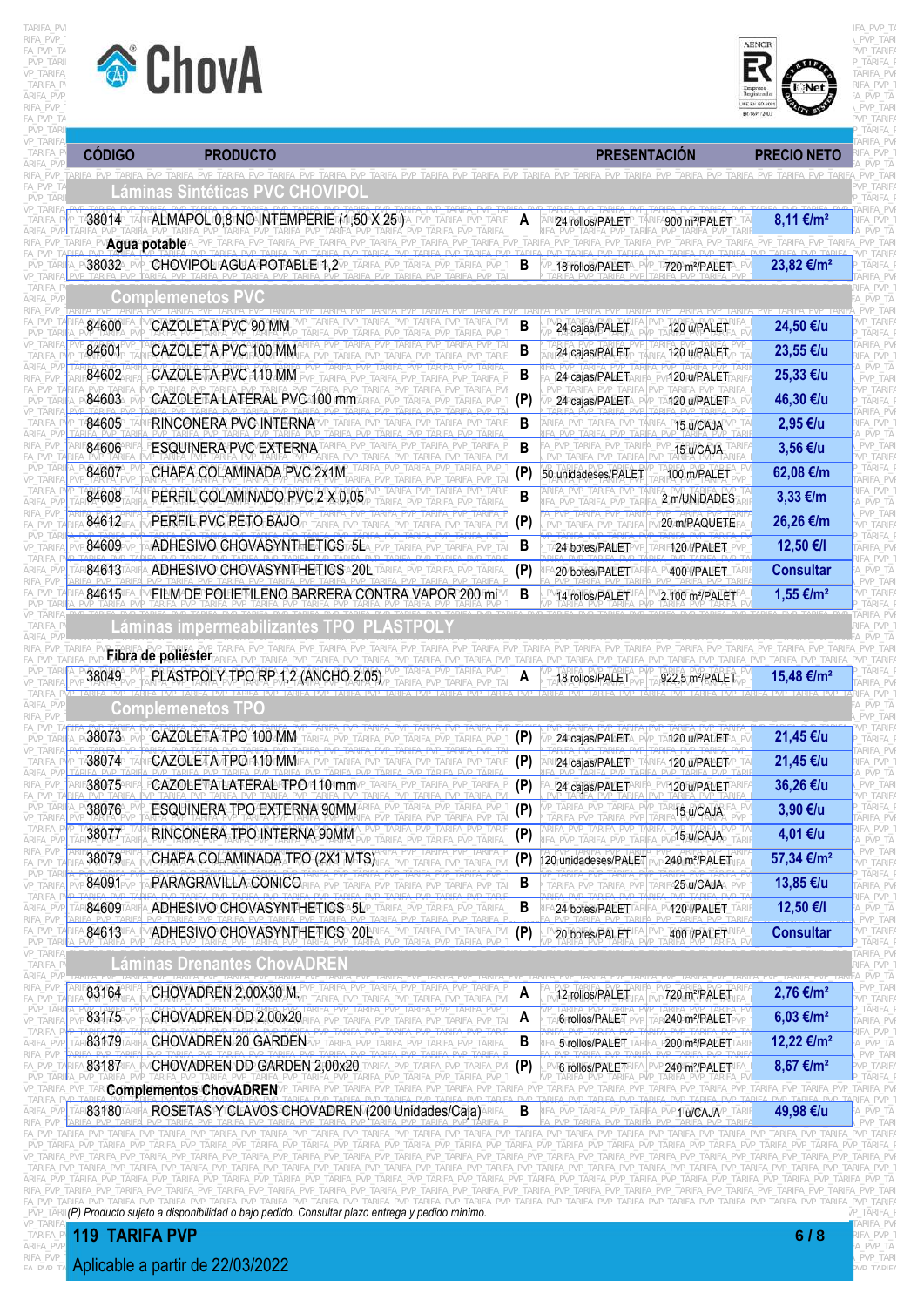



VP\_TARIFA\_PVP\_TARIFA\_PVP\_TARIFA\_PVP\_TARIFA\_PVP\_TARIFA\_PVP\_TARIFA\_PVP\_TARIFA\_PVP\_TARIFA\_PVP\_TARIFA\_PVP\_TARIFA\_PVP\_TARIFA\_PVP\_TARIFA\_PVP\_TARIFA\_PVP\_TARIFA\_PVP\_TARIFA\_PVP\_TARIFA\_PVP\_TARIFA\_PVP

## <u>, TAREALM</u> CÓDIGO **en producto** en la computación de **presentación presentación precio neto de** presentación de presentación de presentación de presentación de presentación de presentación de presentación de presentación

|  |  | DIES DUR TADIES DUR TADIES DUR TADIES DUR TADIES DUR TADIES DUR TADIES DUR TADIES DUR TADIES DUR TADIES DUR TADIES DUR TADIES DUR TADIES DUR TADIES DUR TADIES DUR TADIES DUR TADIES PUR<br>IFA PVP TAKIFA PVP TAKIFA PVP TAKIFA PVP TAKIFA PVP TAKIFA PVP TAKIFA PVP TAKIFA PVP TAKIFA PVP TAKIFA PVP TAKIFA PVP TAKIFA PVP TAKIFA PVP TAKIFA PVP TAKIFA PVP TAKIFA PVP TAKIFA PVP TAKIFA PVP TAKIFA PVP TAKIFA PVP TAKIF |  |  |  |  |  |  |  |  |  |
|--|--|----------------------------------------------------------------------------------------------------------------------------------------------------------------------------------------------------------------------------------------------------------------------------------------------------------------------------------------------------------------------------------------------------------------------------|--|--|--|--|--|--|--|--|--|
|  |  |                                                                                                                                                                                                                                                                                                                                                                                                                            |  |  |  |  |  |  |  |  |  |

|        | <b>Geotextiles</b>                     |   |                                                  |                            | VP TARIFA                            |
|--------|----------------------------------------|---|--------------------------------------------------|----------------------------|--------------------------------------|
|        | Geotextiles de poliéster GEOFIM PY     |   |                                                  |                            |                                      |
| 82016G | GEOFIM 120 2,2x150 m                   | A | 2.970 m <sup>2</sup> /PALETRI<br>9 bobinas/PALET | $0,86 \in$ /m <sup>2</sup> |                                      |
| 82021G | GEOFIM 450 2,2x125 m                   | A | 9 bobinas/PALET<br>2.475 m <sup>2</sup> /PALET   | $0,93 \in$ /m <sup>2</sup> | TARIFA I<br>ARIFA PV                 |
| 82022G | GEOFIM450 RHB 1x50 m                   | A | 800 m <sup>2</sup> /PALET<br>16 bobinas/PALET    | 1,02 €/m <sup>2</sup>      | <b>RIFA_PVP_T</b><br><i>A</i> PVP TA |
| 82030G | GEOFIM 200 2,2x100 m                   | A | 9 bobinas/PALET<br>1.980 m <sup>2</sup> /PALET   | 1,25 €/m <sup>2</sup>      | PVP_TARI<br>VP TARIF/                |
| 82050G | GEOFIM 300 2,2x75 m                    | B | 1.485 m <sup>2</sup> /PALET<br>9 bobinas/PALET   | 2,05 €/m <sup>2</sup>      | _TARIFA_F<br>ARIFA PVI               |
|        | Geotextiles de polipropileno GEOFIM PP |   |                                                  |                            |                                      |
| 83250  | GEOFIM PP 90-11                        | В | 183 m <sup>2</sup> /ROLLO                        | 1,47 €/m <sup>2</sup>      | PVP TAR<br>VP TARIF/                 |
| 83251  | <b>GEOFIM PP 100-12</b>                | B | 183 m <sup>2</sup> /ROLLO                        | 1,64 €/m <sup>2</sup>      | <b>TARIFA</b><br>ARIFA PVI           |
| 83253  | <b>GEOFIM PP 125-15</b>                |   | 183 m <sup>2</sup> /ROLLO                        | $2,07$ €/m <sup>2</sup>    | ifa pvp<br>A_PVP_TA                  |
| 83257  | GEOFIM PP 200-23                       | B | 183 m <sup>2</sup> /ROLLO                        | $3,47 \in$ /m <sup>2</sup> | PVP TAR<br><b>VP TARIF</b>           |

VE TARIFA PYCONSulte la Política de Envíos y Devoluciones, así como las condiciones particulares de productos a través de nuestra página PTARIFA PYCONSUL \_TARIFA\_PVP\_TARIFA\_PVP\_TARIFA\_PVP\_TARIFA\_PVP\_TARIFA\_PVP\_TARIFA\_PVP\_TARIFA\_PVP\_TARIFA\_PVP\_TARIFA\_PVP\_TARIFA\_PVP\_TARIFA\_PVP\_TARIFA\_PVP\_TARIFA\_PVP\_TARIFA\_PVP\_TARIFA\_PVP\_TARIFA\_PVP\_TARIFA\_PVP\_TARIFA\_PVP\_TARIFA\_PVP\_TARIFA\_PVP\_T RIFA\_PVP\_TARIFA\_PVP\_TARIFA\_PVP\_TARIFA\_PVP\_TARIFA\_PVP\_TARIFA\_PVP\_TARIFA\_PVP\_TARIFA\_PVP\_TARIFA\_PVP\_TARIFA\_PVP\_TARIFA\_PVP\_TARIFA\_PVP\_TARIFA\_PVP\_TARIFA\_PVP\_TARIFA\_PVP\_TARIFA\_PVP\_TARIFA\_PVP\_TARI

FA\_PVP\_TARIFA\_PVP\_TARIFA\_PVP\_TARIFA\_PVP\_TARIFA\_PVP\_TARIFA\_PVP\_TARIFA\_PVP\_TARIFA\_PVP\_TARIFA\_PVP\_TARIFA\_PVP\_TARIFA\_PVP\_TARIFA\_PVP\_TARIFA\_PVP\_TARIFA\_PVP\_TARIFA\_PVP\_TARIFA\_PVP\_TARIFA\_PVP\_TARIFA PVP\_TARIFA\_PVP\_TARIFA\_PVP\_TARIFA\_PVP\_TARIFA\_PVP\_TARIFA\_PVP\_TARIFA\_PVP\_TARIFA\_PVP\_**TARIFA\_POP\_DOP\_TARIFA\_PVP\_TARIFA\_PVP\_TARIFA\_PVP\_TARIFA\_PVP\_TARIFA\_PVP\_TARIFA\_PVP\_TARIFA\_PVP\_TARIFA\_PVP\_TARIFA\_PVP\_TARIFA\_PVP\_TARIFA\_PVP\_TARI** 

VP\_TARIFA\_PVP\_TARIFA\_PVP\_TARIFA\_PVP\_TARIFA\_PVP\_TARIFA\_PVP\_TARIFA\_PVP\_TARIFA\_PVP\_TARIFA\_PVP\_TARIFA\_PVP\_TARIFA\_PVP\_TARIFA\_PVP\_TARIFA\_PVP\_TARIFA\_PVP\_TARIFA\_PVP\_TARIFA\_PVP\_TARIFA\_PVP\_TARIFA\_PVP

TARIFA PVP Estos precios serán válidos durante la vigencia de esta tarifa que entra en vigor a partir de la fecha de aplicación indicada, TARIFA PVP TA RIFA\_PVP\_TARIFA\_PVP\_TARIFA\_PVP\_TARIFA\_PVP\_TARIFA\_PVP\_TARIFA\_PVP\_TARIFA\_PVP\_TARIFA\_PVP\_TARIFA\_PVP\_TARIFA\_PVP\_TARIFA\_PVP\_TARIFA\_PVP\_TARIFA\_PVP\_TARIFA\_PVP\_TARIFA\_PVP\_TARIFA\_PVP\_TARIFA\_PVP\_TARI FA\_PVP\_TARIFA\_PVP\_TARIFA\_PVP\_TARIFA\_PVP\_TARIFA\_PVP\_TARIFA\_PVP\_TARIFA\_PVP\_TARIFA\_PVP\_TARIFA\_PVP\_TARIFA\_PVP\_TARIFA\_PVP\_TARIFA\_PVP\_TARIFA\_PVP\_TARIFA\_PVP\_TARIFA\_PVP\_TARIFA\_PVP\_TARIFA\_PVP\_TARIFA

\_PVP\_TARIFA\_PVP\_TARIFA\_PVP\_TARIFA\_PVP\_TARIFA\_PVP\_TARIFA\_PVP\_TARIFA\_PVP\_TARIFA\_PVP\_TARIFA\_PVP\_TARIFA\_PVP\_TARIFA\_PVP\_TARIFA\_PVP\_TARIFA\_PVP\_TARIFA\_PVP\_TARIFA\_PVP\_TARIFA\_PVP\_TARIFA\_PVP\_TARIFA\_PVP\_TARIFA\_PVP\_TARIFA\_PVP\_TARIFA\_P \_TARIFA\_PVP\_TARIFA\_PVP\_TARIFA\_PVP\_TARIFA\_PVP\_TARIFA\_PVP\_TARIFA\_PVP\_TARIFA\_PVP\_TARIFA\_PVP\_TARIFA\_PVP\_TARIFA\_PVP\_TARIFA\_PVP\_TARIFA\_PVP\_TARIFA\_PVP\_TARIFA\_PVP\_TARIFA\_PVP\_TARIFA\_PVP\_TARIFA\_PVP\_T ARIFA\_PVP\_TARIFA\_PVP\_TARIFA\_PVP\_TARIFA\_PVP\_TARIFA\_PVP\_TARIFA\_PVP\_TARIFA\_PVP\_TARIFA\_PVP\_TARIFA\_PVP\_TARIFA\_PVP\_TARIFA\_PVP\_TARIFA\_PVP\_TARIFA\_PVP\_TARIFA\_PVP\_TARIFA\_PVP\_TARIFA\_PVP\_TARIFA\_PVP\_TA RIFA\_PVP\_TARIFA\_PVP\_TARIFA\_PVP\_TARIFA\_PVP\_TARIFA\_PVP\_TARIFA\_PVP\_TARIFA\_PVP\_TARIFA\_PVP\_TARIFA\_PVP\_TARIFA\_PVP\_TARIFA\_PVP\_TARIFA\_PVP\_TARIFA\_PVP\_TARIFA\_PVP\_TARIFA\_PVP\_TARIFA\_PVP\_TARIFA\_PVP\_TARI FA\_PVP\_TARIFA\_PVP\_TARIFA\_PVP\_TARIFA\_PVP\_TARIFA\_PVP\_TARIFA\_PVP\_TARIFA\_PVP\_TARIFA\_PVP\_TARIFA\_PVP\_TARIFA\_PVP\_TARIFA\_PVP\_TARIFA\_PVP\_TARIFA\_PVP\_TARIFA\_PVP\_TARIFA\_PVP\_TARIFA\_PVP\_TARIFA\_PVP\_TARIFA \_PVP\_TARIFA\_PVP\_TARIFA\_PVP\_TARIFA\_PVP\_TARIFA\_PVP\_TARIFA\_PVP\_TARIFA\_PVP\_TARIFA\_PVP\_TARIFA\_PVP\_TARIFA\_PVP\_TARIFA\_PVP\_TARIFA\_PVP\_TARIFA\_PVP\_TARIFA\_PVP\_TARIFA\_PVP\_TARIFA\_PVP\_TARIFA\_PVP\_TARIFA\_P VP\_TARIFA\_PVP\_TARIFA\_PVP\_TARIFA\_PVP\_TARIFA\_PVP\_TARIFA\_PVP\_TARIFA\_PVP\_TARIFA\_PVP\_TARIFA\_PVP\_TARIFA\_PVP\_TARIFA\_PVP\_TARIFA\_PVP\_TARIFA\_PVP\_TARIFA\_PVP\_TARIFA\_PVP\_TARIFA\_PVP\_TARIFA\_PVP\_TARIFA\_PVP \_TARIFA\_PVP\_TARIFA\_PVP\_TARIFA\_PVP\_TARIFA\_PVP\_TARIFA\_PVP\_TARIFA\_PVP\_TARIFA\_PVP\_TARIFA\_PVP\_TARIFA\_PVP\_TARIFA\_PVP\_TARIFA\_PVP\_TARIFA\_PVP\_TARIFA\_PVP\_TARIFA\_PVP\_TARIFA\_PVP\_TARIFA\_PVP\_TARIFA\_PVP\_T ARIFA\_PVP\_TARIFA\_PVP\_TARIFA\_PVP\_TARIFA\_PVP\_TARIFA\_PVP\_TARIFA\_PVP\_TARIFA\_PVP\_TARIFA\_PVP\_TARIFA\_PVP\_TARIFA\_PVP\_TARIFA\_PVP\_TARIFA\_PVP\_TARIFA\_PVP\_TARIFA\_PVP\_TARIFA\_PVP\_TARIFA\_PVP\_TARIFA\_PVP\_TA anterioridad.

RIFA\_PVP\_TARIFA\_PVP\_TARIFA\_PVP\_TARIFA\_PVP\_TARIFA\_PVP\_TARIFA\_PVP\_TARIFA\_PVP\_TARIFA\_PVP\_TARIFA\_PVP\_TARIFA\_PVP\_TARIFA\_PVP\_TARIFA\_PVP\_TARIFA\_PVP\_TARIFA\_PVP\_TARIFA\_PVP\_TARIFA\_PVP\_TARIFA\_PVP\_TARI FA\_PVP\_TARIFA\_PVP\_TARIFA\_PVP\_TARIFA\_PVP\_TARIFA\_PVP\_TARIFA\_PVP\_TARIFA\_PVP\_TARIFA\_PVP\_TARIFA\_PVP\_TARIFA\_PVP\_TARIFA\_PVP\_TARIFA\_PVP\_TARIFA\_PVP\_TARIFA\_PVP\_TARIFA\_PVP\_TARIFA\_PVP\_TARIFA\_PVP\_TARIFA \_PVP\_TARIFA\_PVP\_TARIFA\_PVP\_TARIFA\_PVP\_TARIFA\_PVP\_TARIFA\_PVP\_TARIFA\_PVP\_TARIFA\_PVP\_TARIFA\_PVP\_TARIFA\_PVP\_TARIFA\_PVP\_TARIFA\_PVP\_TARIFA\_PVP\_TARIFA\_PVP\_TARIFA\_PVP\_TARIFA\_PVP\_TARIFA\_PVP\_TARIFA\_P VP\_TARIFA\_PVP\_TARIFA\_PVP\_TARIFA\_PVP\_TARIFA\_PVP\_TARIFA\_PVP\_TARIFA\_PVP\_TARIFA\_PVP\_TARIFA\_PVP\_TARIFA\_PVP\_TARIFA\_PVP\_TARIFA\_PVP\_TARIFA\_PVP\_TARIFA\_PVP\_TARIFA\_PVP\_TARIFA\_PVP\_TARIFA\_PVP\_TARIFA\_PVP \_TARIFA\_PVP\_TARIFA\_PVP\_TARIFA\_PVP\_TARIFA\_PVP\_TARIFA\_PVP\_TARIFA\_PVP\_TARIFA\_PVP\_TARIFA\_PVP\_TARIFA\_PVP\_TARIFA\_PVP\_TARIFA\_PVP\_TARIFA\_PVP\_TARIFA\_PVP\_TARIFA\_PVP\_TARIFA\_PVP\_TARIFA\_PVP\_TARIFA\_PVP\_T ARIFA\_PVP\_TARIFA\_PVP\_TARIFA\_PVP\_TARIFA\_PVP\_TARIFA\_PVP\_TARIFA\_PVP\_TARIFA\_PVP\_TARIFA\_PVP\_TARIFA\_PVP\_TARIFA\_PVP\_TARIFA\_PVP\_TARIFA\_PVP\_TARIFA\_PVP\_TARIFA\_PVP\_TARIFA\_PVP\_TARIFA\_PVP\_TARIFA\_PVP\_TA RIFA\_PVP\_TARIFA\_PVP\_TARIFA\_PVP\_TARIFA\_PVP\_TARIFA\_PVP\_TARIFA\_PVP\_TARIFA\_PVP\_TARIFA\_PVP\_TARIFA\_PVP\_TARIFA\_PVP\_TARIFA\_PVP\_TARIFA\_PVP\_TARIFA\_PVP\_TARIFA\_PVP\_TARIFA\_PVP\_TARIFA\_PVP\_TARIFA\_PVP\_TARI FA\_PVP\_TARIFA\_PVP\_TARIFA\_PVP\_TARIFA\_PVP\_TARIFA\_PVP\_TARIFA\_PVP\_TARIFA\_PVP\_TARIFA\_PVP\_TARIFA\_PVP\_TARIFA\_PVP\_TARIFA\_PVP\_TARIFA\_PVP\_TARIFA\_PVP\_TARIFA\_PVP\_TARIFA\_PVP\_TARIFA\_PVP\_TARIFA\_PVP\_TARIFA \_PVP\_TARIFA\_PVP\_TARIFA\_PVP\_TARIFA\_PVP\_TARIFA\_PVP\_TARIFA\_PVP\_TARIFA\_PVP\_TARIFA\_PVP\_TARIFA\_PVP\_TARIFA\_PVP\_TARIFA\_PVP\_TARIFA\_PVP\_TARIFA\_PVP\_TARIFA\_PVP\_TARIFA\_PVP\_TARIFA\_PVP\_TARIFA\_PVP\_TARIFA\_P VP\_TARIFA\_PVP\_TARIFA\_PVP\_TARIFA\_PVP\_TARIFA\_PVP\_TARIFA\_PVP\_TARIFA\_PVP\_TARIFA\_PVP\_TARIFA\_PVP\_TARIFA\_PVP\_TARIFA\_PVP\_TARIFA\_PVP\_TARIFA\_PVP\_TARIFA\_PVP\_TARIFA\_PVP\_TARIFA\_PVP\_TARIFA\_PVP\_TARIFA\_PVP \_TARIFA\_PVP\_TARIFA\_PVP\_TARIFA\_PVP\_TARIFA\_PVP\_TARIFA\_PVP\_TARIFA\_PVP\_TARIFA\_PVP\_TARIFA\_PVP\_TARIFA\_PVP\_TARIFA\_PVP\_TARIFA\_PVP\_TARIFA\_PVP\_TARIFA\_PVP\_TARIFA\_PVP\_TARIFA\_PVP\_TARIFA\_PVP\_TARIFA\_PVP\_T ARIFA\_PVP\_TARIFA\_PVP\_TARIFA\_PVP\_TARIFA\_PVP\_TARIFA\_PVP\_TARIFA\_PVP\_TARIFA\_PVP\_TARIFA\_PVP\_TARIFA\_PVP\_TARIFA\_PVP\_TARIFA\_PVP\_TARIFA\_PVP\_TARIFA\_PVP\_TARIFA\_PVP\_TARIFA\_PVP\_TARIFA\_PVP\_TARIFA\_PVP\_TA RIFA\_PVP\_TARIFA\_PVP\_TARIFA\_PVP\_TARIFA\_PVP\_TARIFA\_PVP\_TARIFA\_PVP\_TARIFA\_PVP\_TARIFA\_PVP\_TARIFA\_PVP\_TARIFA\_PVP\_TARIFA\_PVP\_TARIFA\_PVP\_TARIFA\_PVP\_TARIFA\_PVP\_TARIFA\_PVP\_TARIFA\_PVP\_TARIFA\_PVP\_TARI FA\_PVP\_TARIFA\_PVP\_TARIFA\_PVP\_TARIFA\_PVP\_TARIFA\_PVP\_TARIFA\_PVP\_TARIFA\_PVP\_TARIFA\_PVP\_TARIFA\_PVP\_TARIFA\_PVP\_TARIFA\_PVP\_TARIFA\_PVP\_TARIFA\_PVP\_TARIFA\_PVP\_TARIFA\_PVP\_TARIFA\_PVP\_TARIFA\_PVP\_TARIFA \_PVP\_TARIFA\_PVP\_TARIFA\_PVP\_TARIFA\_PVP\_TARIFA\_PVP\_TARIFA\_PVP\_TARIFA\_PVP\_TARIFA\_PVP\_TARIFA\_PVP\_TARIFA\_PVP\_TARIFA\_PVP\_TARIFA\_PVP\_TARIFA\_PVP\_TARIFA\_PVP\_TARIFA\_PVP\_TARIFA\_PVP\_TARIFA\_PVP\_TARIFA\_P VP\_TARIFA\_PVP\_TARIFA\_PVP\_TARIFA\_PVP\_TARIFA\_PVP\_TARIFA\_PVP\_TARIFA\_PVP\_TARIFA\_PVP\_TARIFA\_PVP\_TARIFA\_PVP\_TARIFA\_PVP\_TARIFA\_PVP\_TARIFA\_PVP\_TARIFA\_PVP\_TARIFA\_PVP\_TARIFA\_PVP\_TARIFA\_PVP\_TARIFA\_PVP \_TARIFA\_PVP\_TARIFA\_PVP\_TARIFA\_PVP\_TARIFA\_PVP\_TARIFA\_PVP\_TARIFA\_PVP\_TARIFA\_PVP\_TARIFA\_PVP\_TARIFA\_PVP\_TARIFA\_PVP\_TARIFA\_PVP\_TARIFA\_PVP\_TARIFA\_PVP\_TARIFA\_PVP\_TARIFA\_PVP\_TARIFA\_PVP\_TARIFA\_PVP\_T ARIFA\_PVP\_TARIFA\_PVP\_TARIFA\_PVP\_TARIFA\_PVP\_TARIFA\_PVP\_TARIFA\_PVP\_TARIFA\_PVP\_TARIFA\_PVP\_TARIFA\_PVP\_TARIFA\_PVP\_TARIFA\_PVP\_TARIFA\_PVP\_TARIFA\_PVP\_TARIFA\_PVP\_TARIFA\_PVP\_TARIFA\_PVP\_TARIFA\_PVP\_TA RIFA\_PVP\_TARIFA\_PVP\_TARIFA\_PVP\_TARIFA\_PVP\_TARIFA\_PVP\_TARIFA\_PVP\_TARIFA\_PVP\_TARIFA\_PVP\_TARIFA\_PVP\_TARIFA\_PVP\_TARIFA\_PVP\_TARIFA\_PVP\_TARIFA\_PVP\_TARIFA\_PVP\_TARIFA\_PVP\_TARIFA\_PVP\_TARIFA\_PVP\_TARI FA\_PVP\_TARIFA\_PVP\_TARIFA\_PVP\_TARIFA\_PVP\_TARIFA\_PVP\_TARIFA\_PVP\_TARIFA\_PVP\_TARIFA\_PVP\_TARIFA\_PVP\_TARIFA\_PVP\_TARIFA\_PVP\_TARIFA\_PVP\_TARIFA\_PVP\_TARIFA\_PVP\_TARIFA\_PVP\_TARIFA\_PVP\_TARIFA\_PVP\_TARIFA \_PVP\_TARIFA\_PVP\_TARIFA\_PVP\_TARIFA\_PVP\_TARIFA\_PVP\_TARIFA\_PVP\_TARIFA\_PVP\_TARIFA\_PVP\_TARIFA\_PVP\_TARIFA\_PVP\_TARIFA\_PVP\_TARIFA\_PVP\_TARIFA\_PVP\_TARIFA\_PVP\_TARIFA\_PVP\_TARIFA\_PVP\_TARIFA\_PVP\_TARIFA\_P VP\_TARIFA\_PVP\_TARIFA\_PVP\_TARIFA\_PVP\_TARIFA\_PVP\_TARIFA\_PVP\_TARIFA\_PVP\_TARIFA\_PVP\_TARIFA\_PVP\_TARIFA\_PVP\_TARIFA\_PVP\_TARIFA\_PVP\_TARIFA\_PVP\_TARIFA\_PVP\_TARIFA\_PVP\_TARIFA\_PVP\_TARIFA\_PVP\_TARIFA\_PVP \_TARIFA\_PVP\_TARIFA\_PVP\_TARIFA\_PVP\_TARIFA\_PVP\_TARIFA\_PVP\_TARIFA\_PVP\_TARIFA\_PVP\_TARIFA\_PVP\_TARIFA\_PVP\_TARIFA\_PVP\_TARIFA\_PVP\_TARIFA\_PVP\_TARIFA\_PVP\_TARIFA\_PVP\_TARIFA\_PVP\_TARIFA\_PVP\_TARIFA\_PVP\_T ARIFA\_PVP\_TARIFA\_PVP\_TARIFA\_PVP\_TARIFA\_PVP\_TARIFA\_PVP\_TARIFA\_PVP\_TARIFA\_PVP\_TARIFA\_PVP\_TARIFA\_PVP\_TARIFA\_PVP\_TARIFA\_PVP\_TARIFA\_PVP\_TARIFA\_PVP\_TARIFA\_PVP\_TARIFA\_PVP\_TARIFA\_PVP\_TARIFA\_PVP\_TA RIFA\_PVP\_TARIFA\_PVP\_TARIFA\_PVP\_TARIFA\_PVP\_TARIFA\_PVP\_TARIFA\_PVP\_TARIFA\_PVP\_TARIFA\_PVP\_TARIFA\_PVP\_TARIFA\_PVP\_TARIFA\_PVP\_TARIFA\_PVP\_TARIFA\_PVP\_TARIFA\_PVP\_TARIFA\_PVP\_TARIFA\_PVP\_TARIFA\_PVP\_TARI FA\_PVP\_TARIFA\_PVP\_TARIFA\_PVP\_TARIFA\_PVP\_TARIFA\_PVP\_TARIFA\_PVP\_TARIFA\_PVP\_TARIFA\_PVP\_TARIFA\_PVP\_TARIFA\_PVP\_TARIFA\_PVP\_TARIFA\_PVP\_TARIFA\_PVP\_TARIFA\_PVP\_TARIFA\_PVP\_TARIFA\_PVP\_TARIFA\_PVP\_TARIFA \_PVP\_TARIFA\_PVP\_TARIFA\_PVP\_TARIFA\_PVP\_TARIFA\_PVP\_TARIFA\_PVP\_TARIFA\_PVP\_TARIFA\_PVP\_TARIFA\_PVP\_TARIFA\_PVP\_TARIFA\_PVP\_TARIFA\_PVP\_TARIFA\_PVP\_TARIFA\_PVP\_TARIFA\_PVP\_TARIFA\_PVP\_TARIFA\_PVP\_TARIFA\_P VP\_TARIFA\_PVP\_TARIFA\_PVP\_TARIFA\_PVP\_TARIFA\_PVP\_TARIFA\_PVP\_TARIFA\_PVP\_TARIFA\_PVP\_TARIFA\_PVP\_TARIFA\_PVP\_TARIFA\_PVP\_TARIFA\_PVP\_TARIFA\_PVP\_TARIFA\_PVP\_TARIFA\_PVP\_TARIFA\_PVP\_TARIFA\_PVP\_TARIFA\_PVP \_TARIFA\_PVP\_TARIFA\_PVP\_TARIFA\_PVP\_TARIFA\_PVP\_TARIFA\_PVP\_TARIFA\_PVP\_TARIFA\_PVP\_TARIFA\_PVP\_TARIFA\_PVP\_TARIFA\_PVP\_TARIFA\_PVP\_TARIFA\_PVP\_TARIFA\_PVP\_TARIFA\_PVP\_TARIFA\_PVP\_TARIFA\_PVP\_TARIFA\_PVP\_T

ARIFA\_PVP\_TARIFA\_PVP\_TARIFA\_PVP\_TARIFA\_PVP\_TARIFA\_PVP\_TARIFA\_PVP\_TARIFA\_PVP\_TARIFA\_PVP\_TARIFA\_PVP\_TARIFA\_PVP\_TARIFA\_PVP\_TARIFA\_PVP\_TARIFA\_PVP\_TARIFA\_PVP\_TARIFA\_PVP\_TARIFA\_PVP\_TARIFA\_PVP\_TA RIFA\_PVP\_TARIFA\_PVP\_TARIFA\_PVP\_TARIFA\_PVP\_TARIFA\_PVP\_TARIFA\_PVP\_TARIFA\_PVP\_TARIFA\_PVP\_TARIFA\_PVP\_TARIFA\_PVP\_TARIFA\_PVP\_TARIFA\_PVP\_TARIFA\_PVP\_TARIFA\_PVP\_TARIFA\_PVP\_TARIFA\_PVP\_TARIFA\_PVP\_TARI FA\_PVP\_TARIFA\_PVP\_TARIFA\_PVP\_TARIFA\_PVP\_TARIFA\_PVP\_TARIFA\_PVP\_TARIFA\_PVP\_TARIFA\_PVP\_TARIFA\_PVP\_TARIFA\_PVP\_TARIFA\_PVP\_TARIFA\_PVP\_TARIFA\_PVP\_TARIFA\_PVP\_TARIFA\_PVP\_TARIFA\_PVP\_TARIFA\_PVP\_TARIFA \_PVP\_TARIFA\_PVP\_TARIFA\_PVP\_TARIFA\_PVP\_TARIFA\_PVP\_TARIFA\_PVP\_TARIFA\_PVP\_TARIFA\_PVP\_TARIFA\_PVP\_TARIFA\_PVP\_TARIFA\_PVP\_TARIFA\_PVP\_TARIFA\_PVP\_TARIFA\_PVP\_TARIFA\_PVP\_TARIFA\_PVP\_TARIFA\_PVP\_TARIFA\_P VP\_TARIFA\_PVP\_TARIFA\_PVP\_TARIFA\_PVP\_TARIFA\_PVP\_TARIFA\_PVP\_TARIFA\_PVP\_TARIFA\_PVP\_TARIFA\_PVP\_TARIFA\_PVP\_TARIFA\_PVP\_TARIFA\_PVP\_TARIFA\_PVP\_TARIFA\_PVP\_TARIFA\_PVP\_TARIFA\_PVP\_TARIFA\_PVP\_TARIFA\_PVP \_TARIFA\_PVP\_TARIFA\_PVP\_TARIFA\_PVP\_TARIFA\_PVP\_TARIFA\_PVP\_TARIFA\_PVP\_TARIFA\_PVP\_TARIFA\_PVP\_TARIFA\_PVP\_TARIFA\_PVP\_TARIFA\_PVP\_TARIFA\_PVP\_TARIFA\_PVP\_TARIFA\_PVP\_TARIFA\_PVP\_TARIFA\_PVP\_TARIFA\_PVP\_T ARIFA\_PVP\_TARIFA\_PVP\_TARIFA\_PVP\_TARIFA\_PVP\_TARIFA\_PVP\_TARIFA\_PVP\_TARIFA\_PVP\_TARIFA\_PVP\_TARIFA\_PVP\_TARIFA\_PVP\_TARIFA\_PVP\_TARIFA\_PVP\_TARIFA\_PVP\_TARIFA\_PVP\_TARIFA\_PVP\_TARIFA\_PVP\_TARIFA\_PVP\_TA

RIFA\_PVP\_TARIFA\_PVP\_TARIFA\_PVP\_TARIFA\_PVP\_TARIFA\_PVP\_TARIFA\_PVP\_TARIFA\_PVP\_TARIFA\_PVP\_TARIFA\_PVP\_TARIFA\_PVP\_TARIFA\_PVP\_TARIFA\_PVP\_TARIFA\_PVP\_TARIFA\_PVP\_TARIFA\_PVP\_TARIFA\_PVP\_TARIFA\_PVP\_TARI FA\_PVP\_TARIFA\_PVP\_TARIFA\_PVP\_TARIFA\_PVP\_TARIFA\_PVP\_TARIFA\_PVP\_TARIFA\_PVP\_TARIFA\_PVP\_TARIFA\_PVP\_TARIFA\_PVP\_TARIFA\_PVP\_TARIFA\_PVP\_TARIFA\_PVP\_TARIFA\_PVP\_TARIFA\_PVP\_TARIFA\_PVP\_TARIFA\_PVP\_TARIFA \_PVP\_TARIFA\_PVP\_TARIFA\_PVP\_TARIFA\_PVP\_TARIFA\_PVP\_TARIFA\_PVP\_TARIFA\_PVP\_TARIFA\_PVP\_TARIFA\_PVP\_TARIFA\_PVP\_TARIFA\_PVP\_TARIFA\_PVP\_TARIFA\_PVP\_TARIFA\_PVP\_TARIFA\_PVP\_TARIFA\_PVP\_TARIFA\_PVP\_TARIFA\_P VP\_TARIFA\_PVP\_TARIFA\_PVP\_TARIFA\_PVP\_TARIFA\_PVP\_TARIFA\_PVP\_TARIFA\_PVP\_TARIFA\_PVP\_TARIFA\_PVP\_TARIFA\_PVP\_TARIFA\_PVP\_TARIFA\_PVP\_TARIFA\_PVP\_TARIFA\_PVP\_TARIFA\_PVP\_TARIFA\_PVP\_TARIFA\_PVP\_TARIFA\_PVP \_TARIFA\_PVP\_TARIFA\_PVP\_TARIFA\_PVP\_TARIFA\_PVP\_TARIFA\_PVP\_TARIFA\_PVP\_TARIFA\_PVP\_TARIFA\_PVP\_TARIFA\_PVP\_TARIFA\_PVP\_TARIFA\_PVP\_TARIFA\_PVP\_TARIFA\_PVP\_TARIFA\_PVP\_TARIFA\_PVP\_TARIFA\_PVP\_TARIFA\_PVP\_T ARIFA\_PVP\_TARIFA\_PVP\_TARIFA\_PVP\_TARIFA\_PVP\_TARIFA\_PVP\_TARIFA\_PVP\_TARIFA\_PVP\_TARIFA\_PVP\_TARIFA\_PVP\_TARIFA\_PVP\_TARIFA\_PVP\_TARIFA\_PVP\_TARIFA\_PVP\_TARIFA\_PVP\_TARIFA\_PVP\_TARIFA\_PVP\_TARIFA\_PVP\_TA RIFA\_PVP\_TARIFA\_PVP\_TARIFA\_PVP\_TARIFA\_PVP\_TARIFA\_PVP\_TARIFA\_PVP\_TARIFA\_PVP\_TARIFA\_PVP\_TARIFA\_PVP\_TARIFA\_PVP\_TARIFA\_PVP\_TARIFA\_PVP\_TARIFA\_PVP\_TARIFA\_PVP\_TARIFA\_PVP\_TARIFA\_PVP\_TARIFA\_PVP\_TARI FA PVP TARIEA DVD TAREA DVD TARIEA DVD TARIEA DVD TARIEA DVD TARIEA DVD TARIEA DVD TARIEA DVD TARIEA DVD TARIEA DVD TARIEA DVD TARIEA DVD TARIEA DVD TARIEA DVD TARIEA DVD TARIEA DVD TARIEA DVD TARIEA DVD TARIEA DVD TARIEA

VP\_TARIFA\_PVP\_TARIFA\_PVP\_TARIFA\_PVP\_TARIFA\_PVP\_TARIFA\_PVP\_TARIFA\_PVP\_TARIFA\_PVP\_TARIFA\_PVP\_TARIFA\_PVP\_TARIFA\_PVP\_TARIFA\_PVP\_TARIFA\_PVP\_TARIFA\_PVP\_TARIFA\_PVP\_TARIFA\_PVP\_TARIFA\_PVP\_TARIFA\_PVP \_TARIFA\_PVP\_TARIFA\_PVP\_TARIFA\_PVP\_TARIFA\_PVP\_TARIFA\_PVP\_TARIFA\_PVP\_TARIFA\_PVP\_TARIFA\_PVP\_TARIFA\_PVP\_TARIFA\_PVP\_TARIFA\_PVP\_TARIFA\_PVP\_TARIFA\_PVP\_TARIFA\_PVP\_TARIFA\_PVP\_TARIFA\_PVP\_TARIFA\_PVP\_T **119 TARIFA PVP 7 / 8** ARIFA\_PVP\_TARIFA\_PVP\_TARIFA\_PVP\_TARIFA\_PVP\_TARIFA\_PVP\_TARIFA\_PVP\_TARIFA\_PVP\_TARIFA\_PVP\_TARIFA\_PVP\_TARIFA\_PVP\_TARIFA\_PVP\_TARIFA\_PVP\_TARIFA\_PVP\_TARIFA\_PVP\_TARIFA\_PVP\_TARIFA\_PVP\_TARIFA\_PVP\_TA RIFA\_PVP\_<mark>,</mark> Aplicable a partir de 22/03/2022